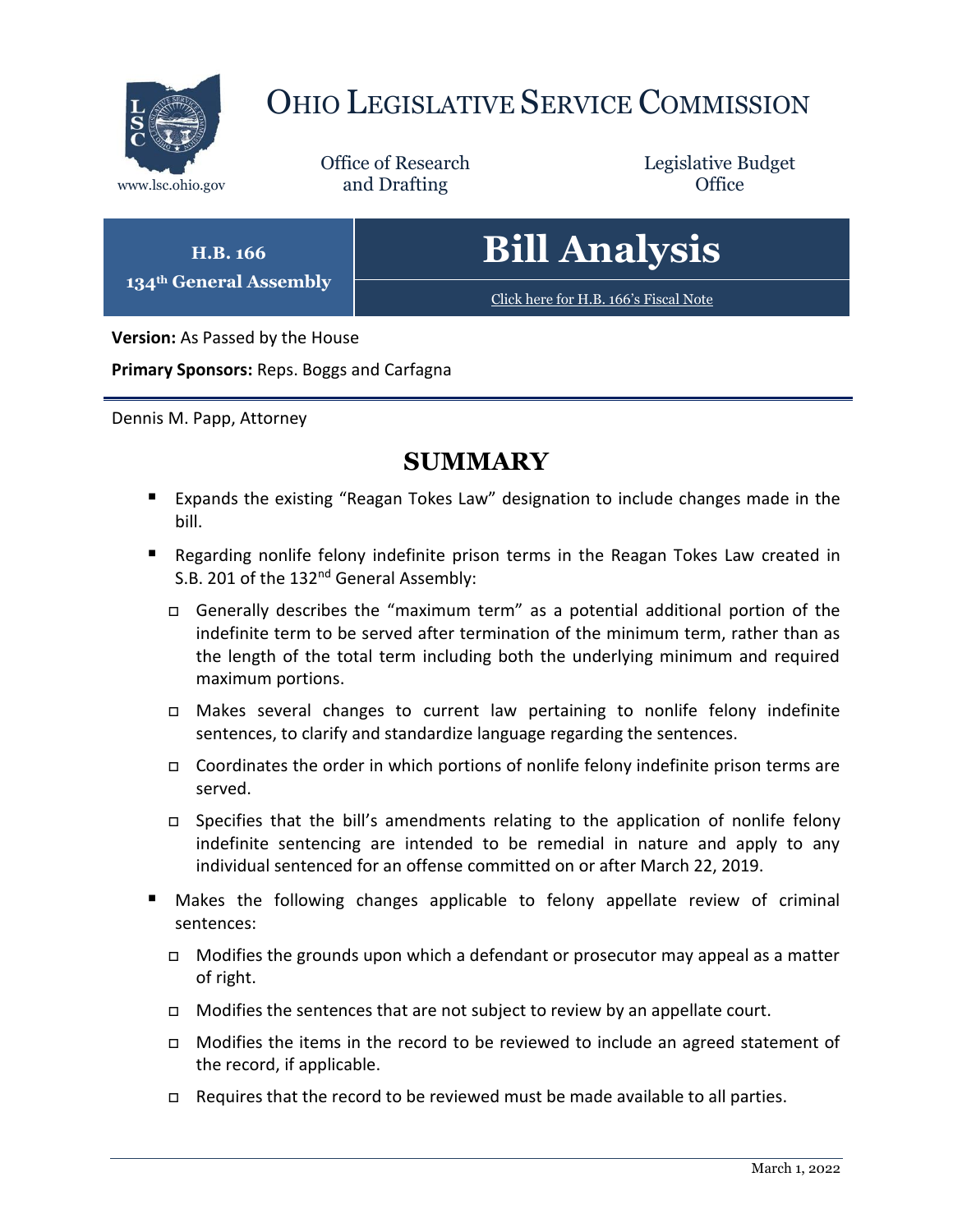- $\Box$  Requires the appellant, when filing an appeal, to specify the grounds for the appeal and to specifically reference the record that is the basis of the appeal.
- □ Requires the appellate court to consider the record and, when reviewing a consecutive sentence, the aggregate length of all the sentences imposed.
- $\Box$  Modifies the presumptions and standards for felony appellate review.
- $\Box$  Defines a sentence that is "authorized by law" for purposes of appellate review.
- Regarding global positioning system (GPS) monitoring used for offenders released from prison under such monitoring:
	- □ Replaces the purposes of a GPS-related study that the Department of Rehabilitation and Correction (DRC) currently is required to conduct so that the study's purpose will be to analyze the use of GPS monitoring as a supervision tool and changes the date by which the study must be completed to December 31, 2022;
	- $\Box$  Requires that the monitoring specify restrictions, including inclusionary zones and necessary exclusionary zones and authorizes the restrictions to include an inclusionary zone curfew and other reasonable restrictions;
	- □ Requires that contracts that DRC enters into with third-party contract administrators for monitoring mandate that the GPS used include a crime scene correlation program with continuous monitoring under which law enforcement personnel may obtain access to information regarding such an offender's location;
	- □ Requires DRC to establish system requirements for GPS monitoring of such offenders by DRC, third-party contract administrators, or secondary entities under contract with such an administrator to perform the actual monitoring, and requires that the system requirement be followed;
	- $\Box$  Requires that specified information about such offenders be entered into the Law Enforcement Automated Data System (LEADS) for access by law enforcement personnel; and
	- $\Box$  Requires that DRC, third-party administrators, and secondary entities performing actual monitoring under a contract provide law enforcement personnel upon request with information regarding a supervised offender's current and, if available, prior locations and recent criminal activity possibly related to the offender's location.
- Requires DRC to establish a reentry program for all offenders released from prison who it intends to have reside in, but who are not accepted by, a halfway house or similar facility.
- Requires the Adult Parole Authority to establish supervision standards, including workload and caseload specifications for its parole and field officers, and to have enough trained officers to comply with the standards.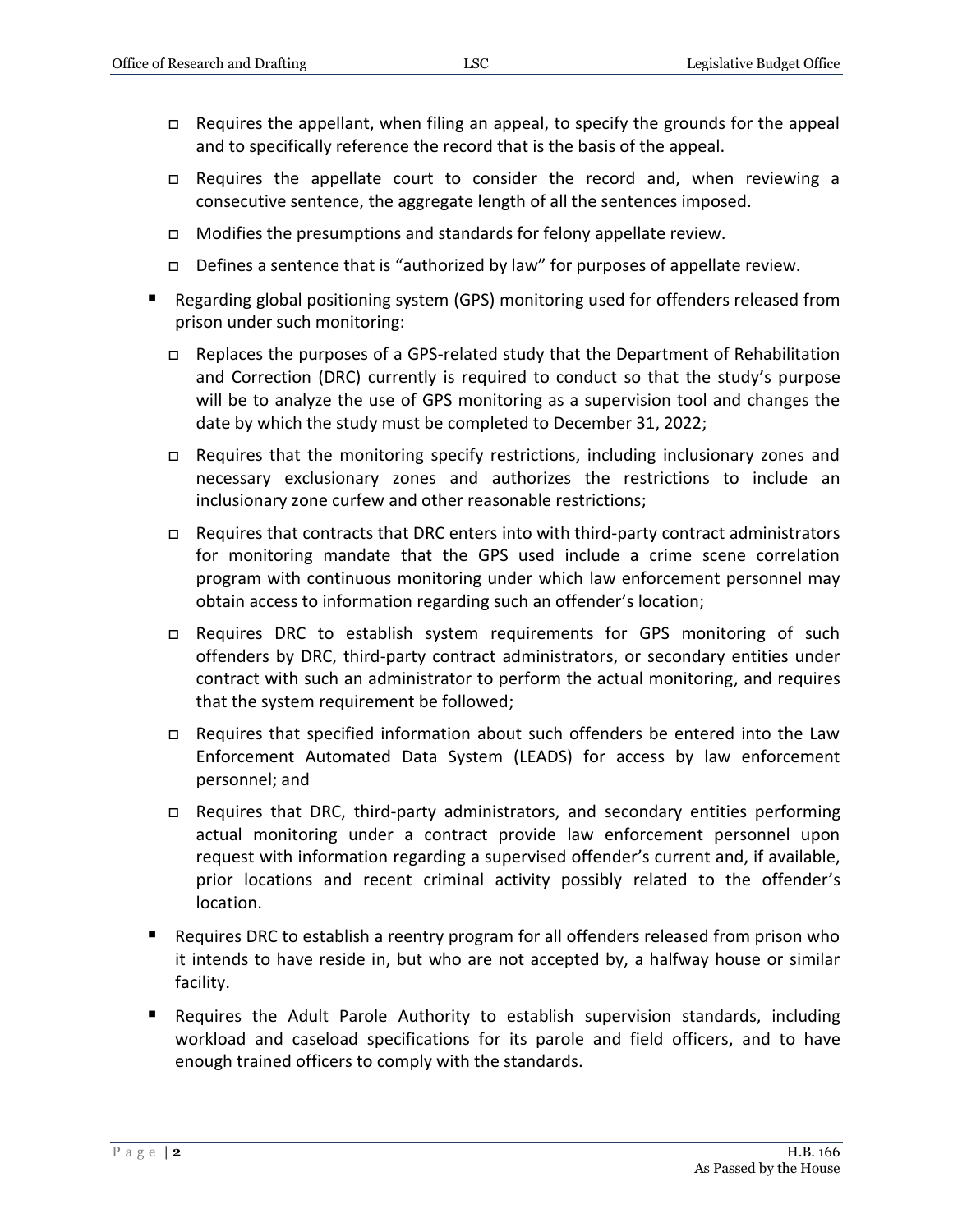Requires the State Criminal Sentencing Commission to establish an Offender  $\blacksquare$  . Supervision Study Committee to study and review all issues related to the supervision of offenders and submit reports to the Commission, and requires the Commission to submit related reports to the General Assembly.

## **TABLE OF CONTENTS**

| DRC determination regarding nonlife felony indefinite prison term release presumption  8 |
|------------------------------------------------------------------------------------------|
|                                                                                          |
|                                                                                          |
|                                                                                          |
|                                                                                          |
|                                                                                          |
|                                                                                          |
|                                                                                          |
|                                                                                          |
|                                                                                          |
|                                                                                          |
|                                                                                          |
|                                                                                          |
|                                                                                          |
|                                                                                          |
|                                                                                          |
|                                                                                          |
|                                                                                          |
|                                                                                          |
|                                                                                          |
|                                                                                          |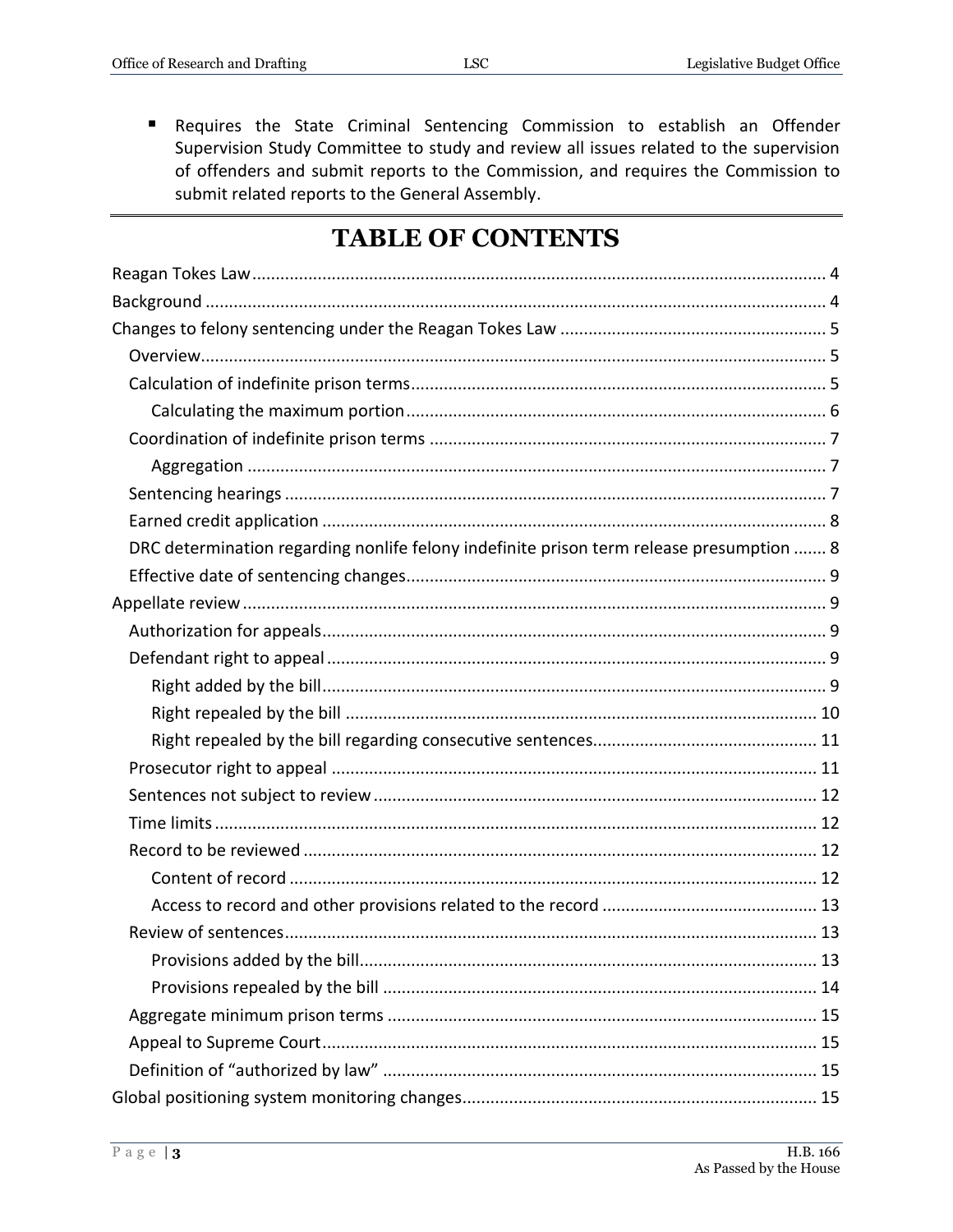| Conduct and purpose of study, and submission to legislative leadership and Governor  16 |  |
|-----------------------------------------------------------------------------------------|--|
|                                                                                         |  |
|                                                                                         |  |
| Specifications for contract with GPS third-party contract administrator 17              |  |
|                                                                                         |  |
| Inclusion in LEADS of information regarding GPS-monitored offenders 18                  |  |
| Real-time access or active GPS access to information about GPS-monitored offender's     |  |
|                                                                                         |  |
|                                                                                         |  |
| Reentry programs of the Department of Rehabilitation and Correction  20                 |  |
| Adult Parole Authority parole and field officer caseloads and workloads 21              |  |
| State Criminal Sentencing Commission's Offender Supervision Study Committee  21         |  |
|                                                                                         |  |
|                                                                                         |  |

## **DETAILED ANALYSIS**

#### <span id="page-3-0"></span>**Reagan Tokes Law**

S.B. 201 of the 132<sup>nd</sup> General Assembly named all of its provisions relating to Felony Sentencing Law, the DRC study of GPS monitoring, and prioritized use of the Community Programs Fund the "Reagan Tokes Law." The bill includes all amendments to those laws under that designation.<sup>1</sup>

#### <span id="page-3-1"></span>**Background**

Under the Reagan Tokes Law, an offender sentenced to a prison term for a first or second degree felony committed on or after March 22, 2019 (the effective date of S.B. 201 of the 132<sup>nd</sup> General Assembly, which enacted that law), is sentenced to an indefinite prison term consisting of a minimum term selected by the court from the applicable range of terms for the offense, and a maximum term linked to the duration of the minimum term. Each offender serving such a term has a presumptive release date, which is at the end of the offender's minimum term. DRC may rebut the presumption of release, under specified procedures and criteria, and if it is rebutted, may continue the offender's confinement up to the maximum term.

 $1 R.C. 2901.011$ .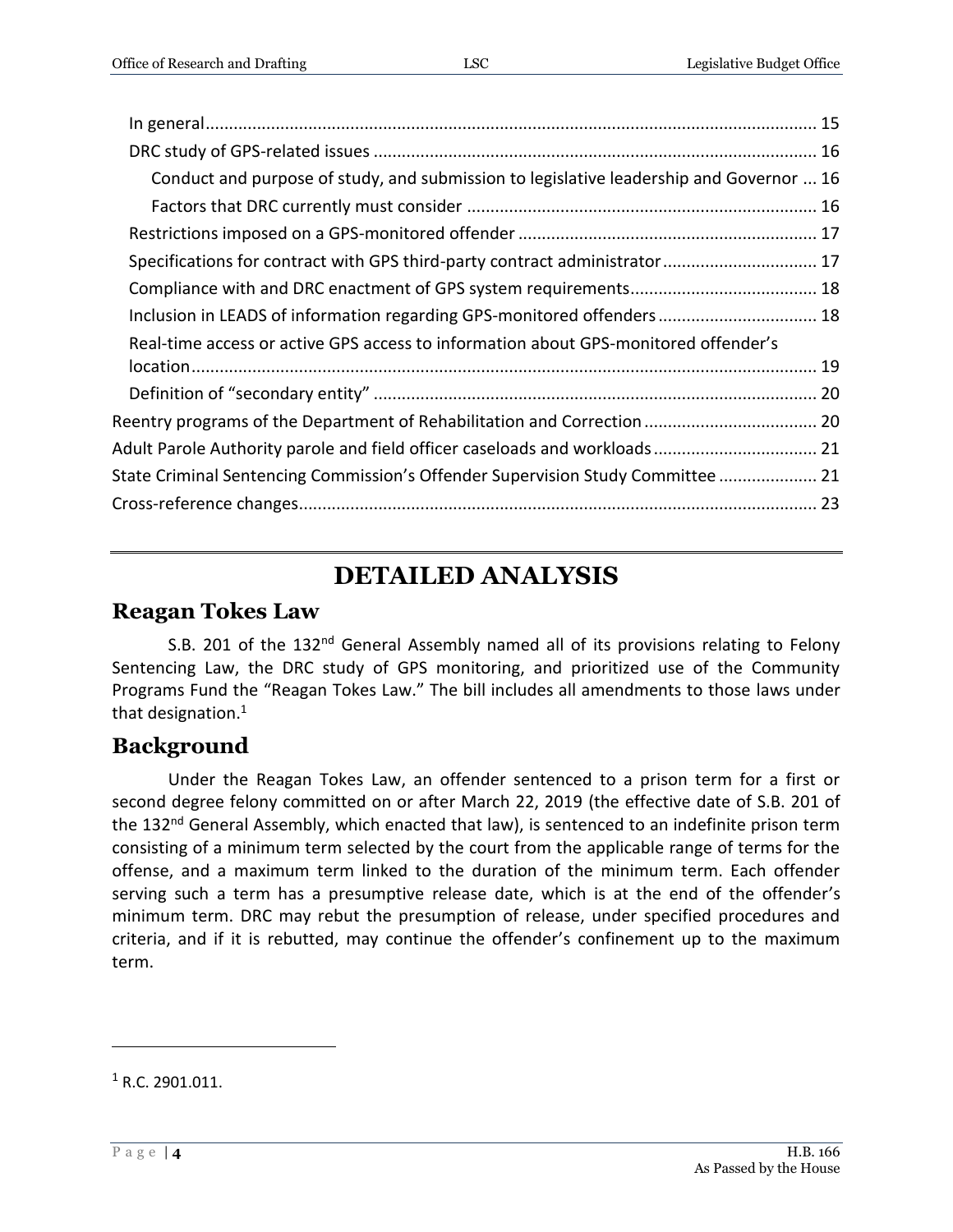DRC's Director generally may notify the sentencing court in writing that the Director recommends a reduction of the offender's minimum term for the offender's exceptional conduct while incarcerated or the offender's adjustment to incarceration. If the Director makes such a recommendation to the court, there is a rebuttable presumption that the court must grant the recommended reduction. The Director must include with the notice an institutional summary report that covers the offender's participation in rehabilitative programs and activities and any disciplinary action taken against the offender while confined, and any other available documentation requested by the court.

After receiving the Director's recommendation, the court holds a hearing on the matter under specified procedures and considers information submitted by the Director, the prosecutor, and victims. Unless the court finds that the presumption in favor of the recommended reduction has been rebutted and disapproves the recommended reduction, the court must grant the reduction. The court may find that the presumption has been rebutted and disapprove the recommended reduction only if it determines at the hearing that one or more of five specified factors (regarding the offender's prison conduct, threat level, security level, level of participation and completion of rehabilitation activities, and planned residence after release), applies.<sup>2</sup>

## <span id="page-4-0"></span>**Changes to felony sentencing under the Reagan Tokes Law**

## <span id="page-4-1"></span>**Overview**

The bill modifies and clarifies procedures for and calculations of indefinite prison terms for offenders who are sentenced to a prison term for a first or second degree felony committed on or after March 22, 2019. Primarily, the bill describes the "maximum prison term" as the portion of an indefinite prison term to be served after termination of the minimum term, rather than as the potential length of the total term including both the underlying minimum and required maximum portions. Under the bill, an indefinite sentence of "10 to 15 years," would encompass both a minimum prison term of 10 years, as well as the subsequent "maximum prison term" portion of five years. Under current law the "maximum prison term" description would encompass the longest available term of imprisonment, or 15 years. The changes allow for the bill to coordinate the order in which portions of nonlife felony indefinite prison terms are served.

#### <span id="page-4-2"></span>**Calculation of indefinite prison terms**

For purposes of indefinite prison terms for offenders who are sentenced to a prison term for a first or second degree felony committed on or after March 22, 2019 (hereafter "nonlife felony indefinite prison terms"), under the bill, the sentencing court will impose a minimum term selected by the court from the range of potential terms authorized for the degree of offense followed by a single maximum prison term. The bill describes the "maximum prison term," determined as described below, as the potential additional prison term imposed

 $2$  R.C. 2929.14, 2929.144, and 2967.271.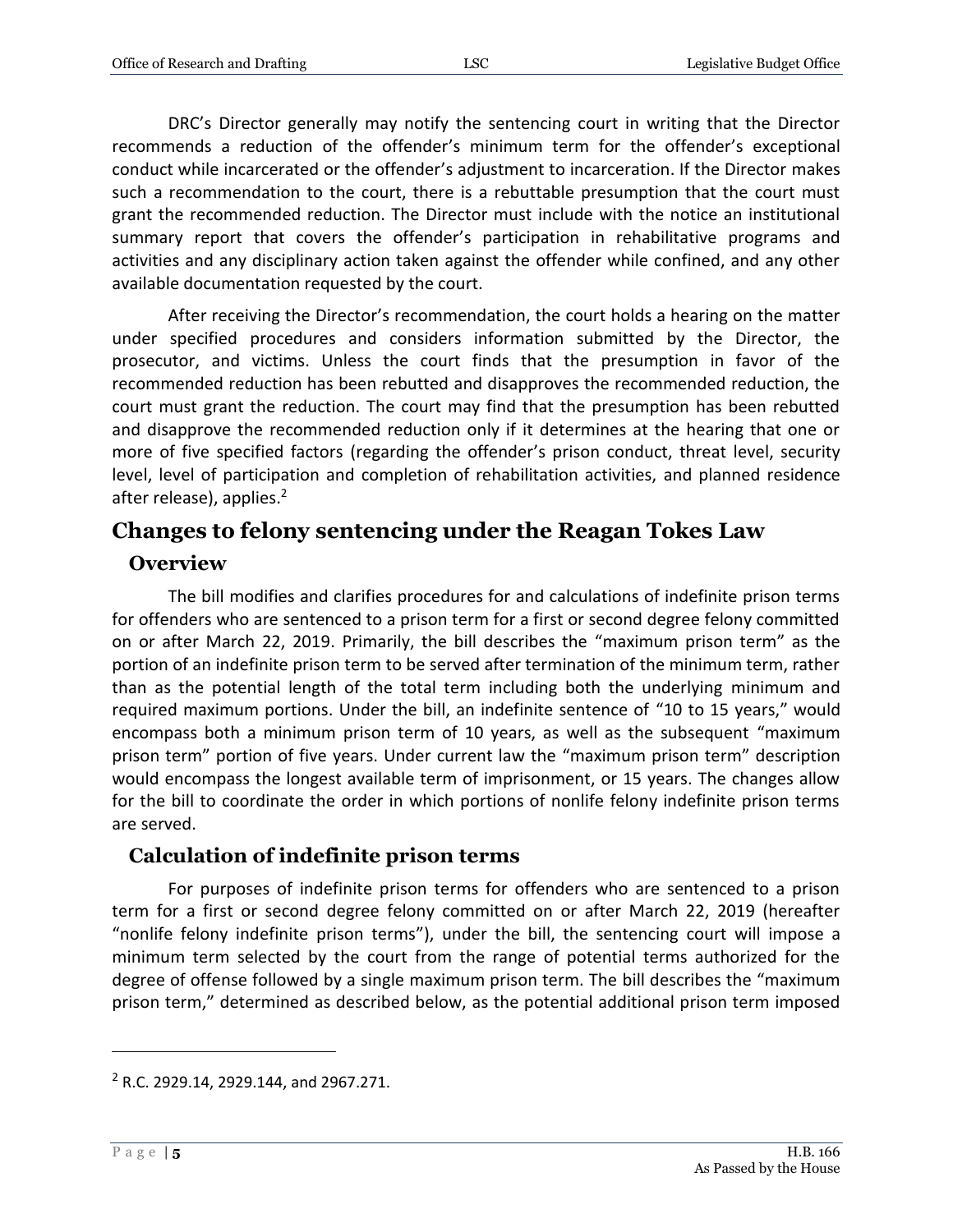as part of a nonlife felony indefinite prison term that must be served by the offender at the conclusion of the offender's minimum prison term, rather than as the length of the total term including both the underlying minimum and required maximum portions under current law. $3$ This fundamental recharacterization requires significant conforming changes,<sup>4</sup> allows for standardization of the terms "minimum prison term," "maximum prison term," and "aggregate minimum term" as they apply to nonlife felony indefinite prison terms,<sup>5</sup> and allows for additional clarification in sentencing for nonlife felony indefinite prison terms.

#### **Calculating the maximum portion**

<span id="page-5-0"></span>The bill requires a "single maximum prison term" as part of a nonlife felony indefinite prison term.<sup>6</sup> That single maximum portion must be calculated in a manner similar to current law, with some modifications. While current law requires the court imposing a nonlife felony indefinite prison term on an offender for a qualifying felony (a first or second degree felony offense committed on or after March 22, 2019, that is subject to a nonlife felony indefinite prison term)<sup>7</sup> to determine the maximum prison term that is part of the sentence, and specifies various procedures for calculating maximum terms depending on whether the terms imposed are to be served consecutively or concurrently, the bill requires a court imposing a nonlife felony indefinite prison term on an offender *for one or more qualifying felonies contained in one or more indictments, informations, or complaints* to determine a *single* maximum prison term that is part of the sentence *for all of the qualifying felonies of the first or second degree contained in the indictments, informations, or complaints.* These changes require a court sentencing an offender for multiple felonies that are subject to a nonlife felony indefinite prison term to calculate and assign a single maximum prison term as part of that sentence.

If the offender is being sentenced for one felony and that felony is a qualifying felony, the maximum prison term, consistent with the changes to "**Calculation of indefinite prison terms**," above, is equal to 50% of the minimum prison term imposed on the offender. If the offender is being sentenced for more than one felony and if one or more of the felonies is a qualifying felony, the maximum prison term is equal to 50% of the longest minimum prison term for the most serious qualifying felony being sentenced. The "most serious qualifying felony being sentenced" is the qualifying felony carrying the highest degree of felony of all of the qualifying felonies contained in the indictments, informations, or complaints for which the sentence is being imposed.<sup>8</sup> Continuing law addresses mandatory prison terms as they relate to a nonlife felony indefinite prison term – the bill clarifies that under continuing law, any

 $3$  R.C. 2929.01(III) and 2929.14(A)(1)(a) and (2)(a).

 $4$  R.C. 2152.14(F) and (G), 2929.01(X)(1), (FF)(2) and (GGG), 2929.19(B)(2)(g), 2945.37(A)(6)(b) and (A)(9), 2945.401(J)(1)(b), 2949.08(C)(2) and (E), and 2967.191(B)(2).

 $5$  R.C. 2929.01(X)(1), (BB)(2), (FF)(2), (HHH), (III), and (JJJ), 2929.14, and 2929.144(C).

 $6$  R.C. 2929.14(A)(1)(a).

 $7$  R.C. 2929.144(A)(2).

 $8$  R.C. 2929.144(A)(1) and (B)(1) and (2).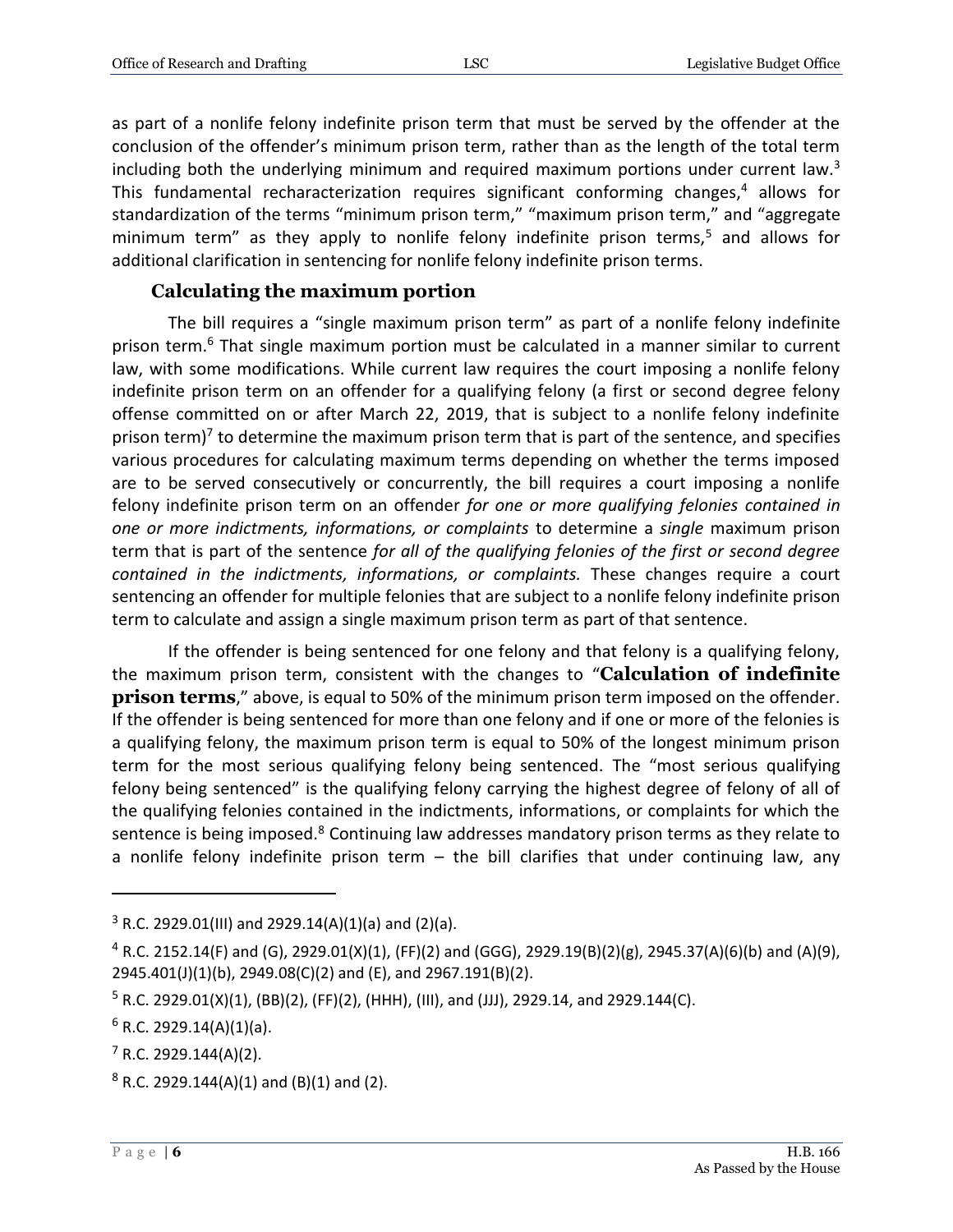mandatory prison term imposed on an offender is to be imposed separately from a nonlife felony indefinite prison term.<sup>9</sup>

## <span id="page-6-0"></span>**Coordination of indefinite prison terms**

The bill modifies the coordination of nonlife felony indefinite prison terms and definite prison terms previously, subsequently, or contemporaneously imposed on an offender. Current law requires any definite prison term or mandatory prison term imposed on an offender and required to be served consecutively to an indefinite sentence previously or subsequently imposed on the offender to be served *prior* to the indefinite sentence. The bill expands that coordination to mandatory and definite prison terms imposed *contemporaneously with* nonlife felony indefinite prison terms and uses standardized terms to refer to the various prison terms.<sup>10</sup>

#### **Aggregation**

<span id="page-6-1"></span>If a court sentences an offender to a nonlife felony indefinite prison term, to be served consecutively with another nonlife felony indefinite prison term previously, subsequently, or contemporaneously imposed on the offender in another case for an offense committed on or after March 22, 2019, the bill requires the minimum portions of each nonlife felony indefinite prison term to be aggregated and treated as one "aggregate minimum prison term" and the maximum prison term portions of each of those terms to be aggregated and treated as one "aggregate maximum prison term" to be served in accordance with "**DRC determination regarding nonlife felony indefinite prison term release presumption**," below.<sup>11</sup>

The bill also coordinates nonlife felony indefinite prison terms sentenced to be served consecutively to an indefinite prison term for an offense committed before July 1, 1996. Under the bill, the nonlife felony indefinite prison term for the offense committed after March 22, 2019, must be served prior to the older indefinite prison term.<sup>12</sup>

#### <span id="page-6-2"></span>**Sentencing hearings**

If the sentencing court determines at the sentencing hearing that a prison term is necessary or required, and if the prison term is a nonlife felony indefinite prison term, current law requires the court to inform the offender what that term actually means and how it is served. The bill retains the current provisions, with technical changes, and expands them to also require the sentencing court to notify the offender that the nonlife felony indefinite prison

 $9$  R.C. 2929.144(B)(3).

 $10$  R.C. 2929.14(C)(10)(a).

 $11$  R.C. 2929.14(C)(10)(b).

 $12$  R.C. 2929.14(C)(10)(c).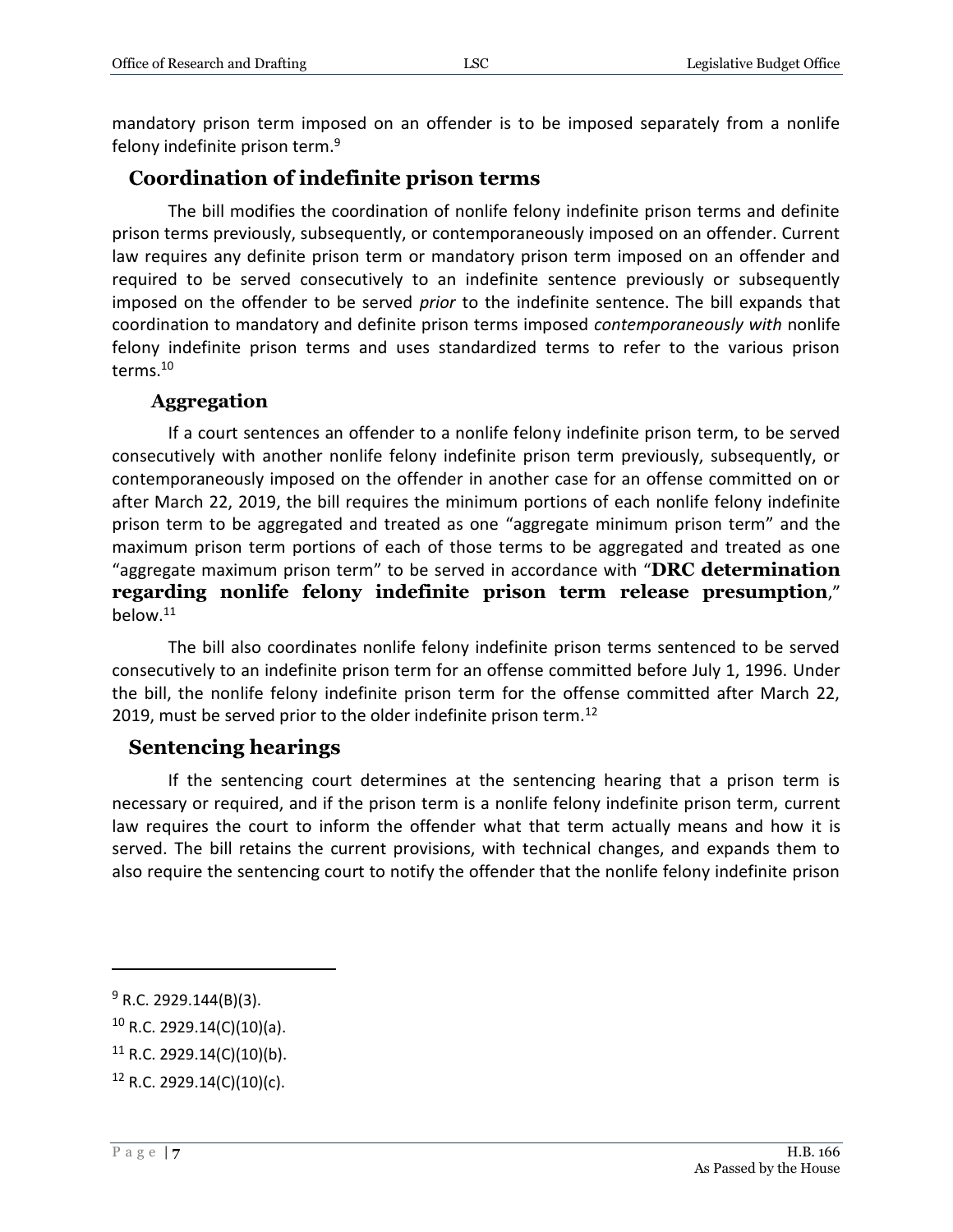term to which the offender is subject consists of a minimum prison term followed by a maximum prison term.<sup>13</sup>

## <span id="page-7-0"></span>**Earned credit application**

Existing law allows for a person confined in a state correctional institution or placed in the substance use disorder treatment program to earn credit toward satisfaction of the person's stated prison term by participating in education programs, vocational training, employment in prison industries, treatment for substance abuse, or other constructive programs developed by DRC or for completing certain specified programs or criteria. While the bill maintains current law that requires that credit to be awarded toward "the minimum and maximum terms of a prisoner serving" a nonlife felony indefinite prison term, the changes made in the bill to the characterization of "maximum prison term" (see "**Calculation of indefinite prison terms**," above) effectively change the effect of this credit. Because the "maximum prison term" under existing law refers to the total potential length of imprisonment, it is necessary to credit both the minimum and maximum term one day for each one day the sentence should be reduced. Under the bill, crediting the minimum and maximum term would reduce two distinct portions of the same sentence and would effectively provide a separate reduction of each term for prisoners serving nonlife felony indefinite sentences.<sup>14</sup>

#### <span id="page-7-1"></span>**DRC determination regarding nonlife felony indefinite prison term release presumption**

In applying the current law presumption for release upon expiration of an offender's minimum prison term, retained by the bill, the bill requires DRC to consider an offender's aggregate minimum prison term, if applicable, and makes changes to the procedures governing the presumption to reflect the bill's separate treatment of the minimum and maximum portions of the nonlife felony indefinite sentence in the context of the presumption for release and presumptive earned early release.<sup>15</sup>

To this end, the bill defines, for purposes of applying the presumption for release described above: <sup>16</sup> (1) "offender's aggregate minimum prison term" as the sum of all minimum prison terms imposed on an offender and all definite terms imposed on the offender, and that are sentenced to be served consecutively to one another or combined as part of a nonlife felony indefinite prison term, diminished as provided under provisions of current law (subject to specified exceptions), that provides for diminution or reduction of an offender's sentence, and (2) "offender's aggregate maximum prison term" as the sum of all maximum prison terms imposed on an offender and sentenced to be served consecutively to one another or combined as part of a nonlife felony indefinite sentence.

 $13$  R.C. 2929.19(B)(2)(c)(i).

<sup>14</sup> R.C. 2967.193(F)(2).

<sup>15</sup> R.C. 2967.271(B), (C), and (D).

<sup>16</sup> R.C. 2967.271(A).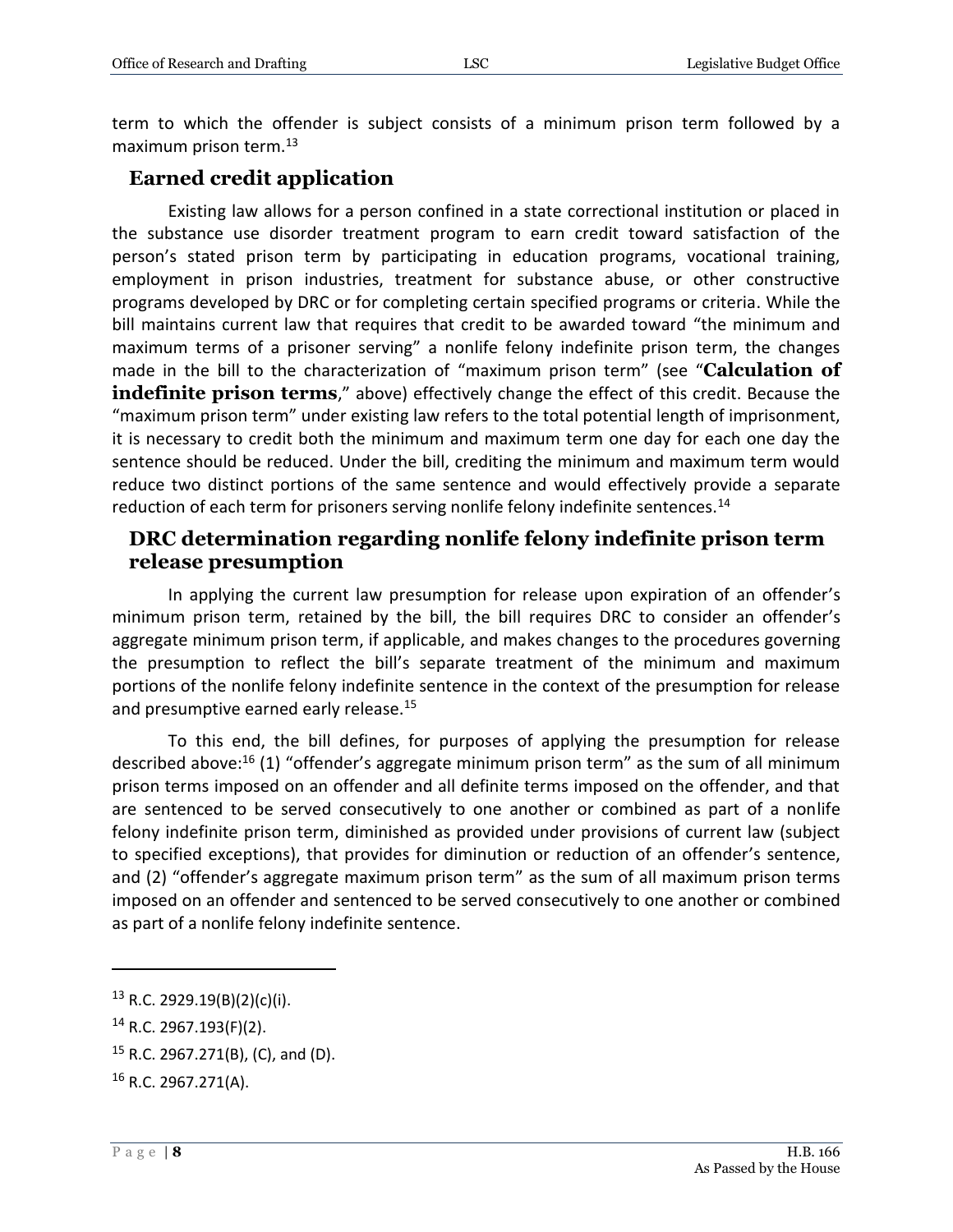Ultimately the changes require an offender serving multiple nonlife felony indefinite prison terms to serve the aggregate minimum prison term, before being subject to the continuing law presumption for release. The presumption for release may be rebutted as in existing law, resulting in continued DRC confinement, but those extensions are capped by the offender's aggregate maximum prison term. Additionally, the presumption must be rebutted at least once before commencing each portion of the aggregate maximum prison term that is attributable to an individual maximum prison term that was aggregated in the same order that the corresponding minimum portions of the minimum aggregate prison term are served.<sup>17</sup>

## <span id="page-8-0"></span>**Effective date of sentencing changes**

The bill specifies that the changes in the bill relating to the application of nonlife felony indefinite sentencing are intended to be remedial in nature and apply to any individual sentenced for an offense committed on or after March 22, 2019.<sup>18</sup>

## <span id="page-8-1"></span>**Appellate review**

## <span id="page-8-2"></span>**Authorization for appeals**

The bill rewrites the law that governs the appeal of a criminal sentence imposed on a convicted offender, as described below. It provides that the appellate review changes it makes apply to all appeals of sentences imposed upon a defendant who is convicted of or pleads guilty to a felony. Except for constitutional challenges, no appeal of a sentence imposed upon a defendant who is convicted of or pleads guilty to a felony may be filed unless authorized by the bill. $19$ 

## <span id="page-8-3"></span>**Defendant right to appeal**

#### **Right added by the bill**

<span id="page-8-4"></span>The bill specifies that, in addition to any other right to appeal, except with respect to sentences for which there is no right to appeal as described below, a defendant who is convicted of or pleads guilty to a felony may appeal as a matter of right the sentence imposed upon the defendant on one of the following grounds:<sup>20</sup>

- 1. The sentence is not "authorized by law," a defined term (see "**Definition of "authorized by law"**," below).
- 2. The sentence was imposed for an offense and was not imposed concurrently or consecutively with another sentence.

<sup>17</sup> R.C. 2967.271(D)(3).

<sup>18</sup> R.C. 2901.011.

 $19$  R.C. 2953.08(B).

 $20$  R.C. 2953.08(C).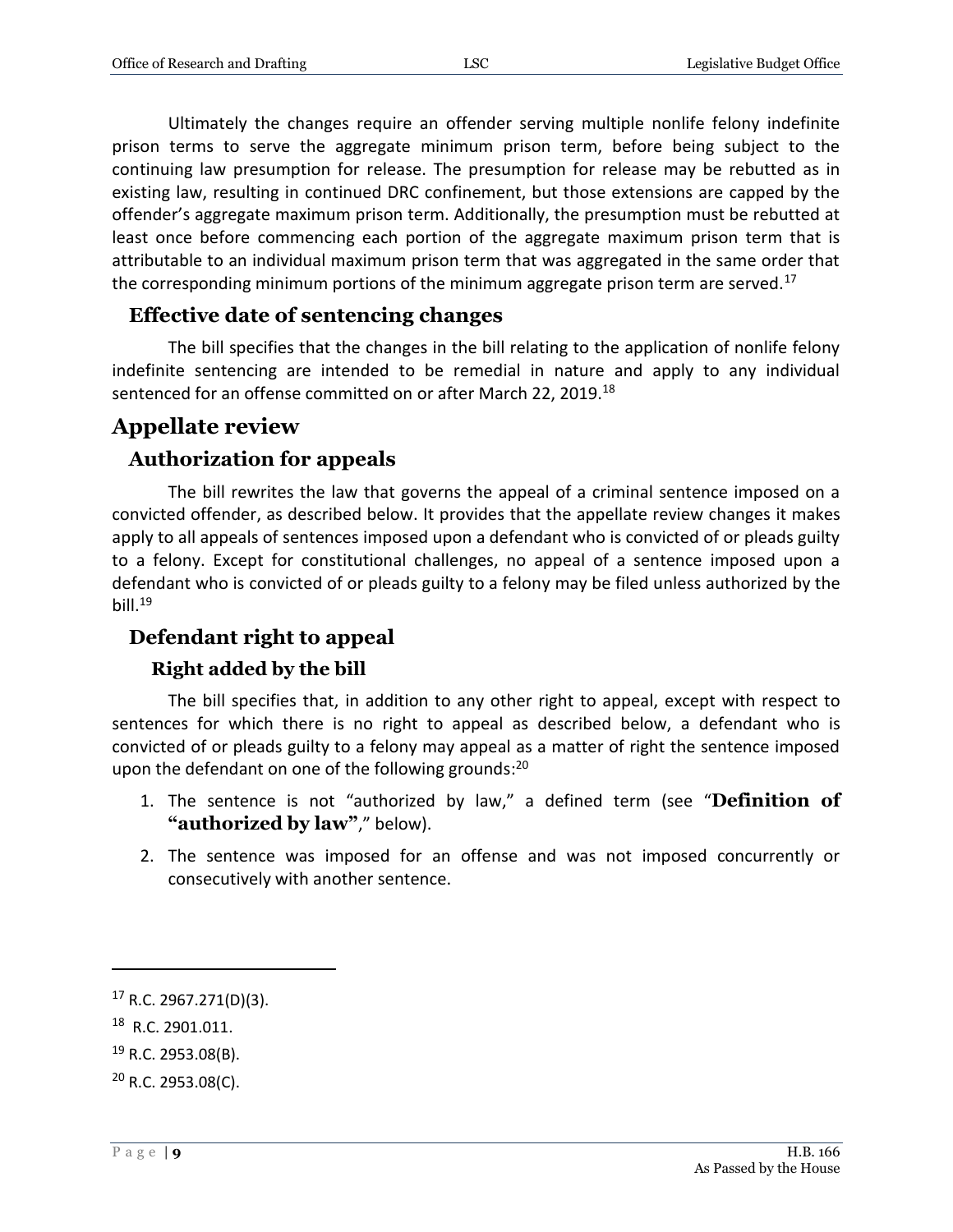- 3. The sentence was imposed for an offense and was not imposed concurrently or consecutively with another sentence, and there is a presumption against a prison term for the offense.
- 4. The sentence was imposed concurrently with another sentence.
- 5. The sentence was imposed concurrently with another sentence for the offense, and there is a presumption against a prison term for the offense.
- 6. The sentence was imposed consecutively with another sentence for an offense, and the sentencing court did not make the required findings for a consecutive sentence to overcome the presumption for a concurrent sentence.
- 7. The sentence was imposed consecutively with another sentence for an offense, and the sentencing court made the required findings for a consecutive sentence to overcome the presumption for a concurrent sentence.

#### **Right repealed by the bill**

<span id="page-9-0"></span>The bill repeals current law that specifies that, in addition to any other right to appeal, a defendant who is convicted of or pleads guilty to a felony may appeal as a matter of right the sentence imposed upon the defendant on one of the following grounds: $^{21}$ 

- 1. The sentence consisted of or included the maximum definite prison term allowed for the offense, or, with respect to a nonlife felony indefinite prison term, the longest minimum prison term allowed for the offense, the maximum definite prison term or longest minimum prison term was not required for the offense, and the court imposed the sentence under one of the following circumstances: (a) the sentence was imposed for only one offense, or (b) the sentence was imposed for two or more offenses arising out of a single incident, and the court imposed the maximum definite prison term or longest minimum prison term for the offense of the highest degree.
- 2. The sentence consisted of or included a prison term and the offense for which it was imposed is a fourth or fifth degree felony or is a felony drug offense that is subject to the presumption in favor of community control sanctions. If the court specifies that it found one or more factors for overcoming the community control presumption to apply relative to the defendant, the defendant is not entitled to appeal as a matter of right the sentence imposed upon the offender.
- 3. The person was convicted of or pleaded guilty to a violent sex offense or designated homicide, assault, or kidnapping offense, was adjudicated a sexually violent predator in relation to that offense, and was sentenced to an indefinite prison term consisting of a minimum fixed by the court, but not less than two years, and a maximum term of life imprisonment, if the minimum term of the indefinite term is the longest term available for the offense from among the range of definite prison terms or, with respect to a

 $21$  Current R.C. 2953.08(A), repealed by the bill.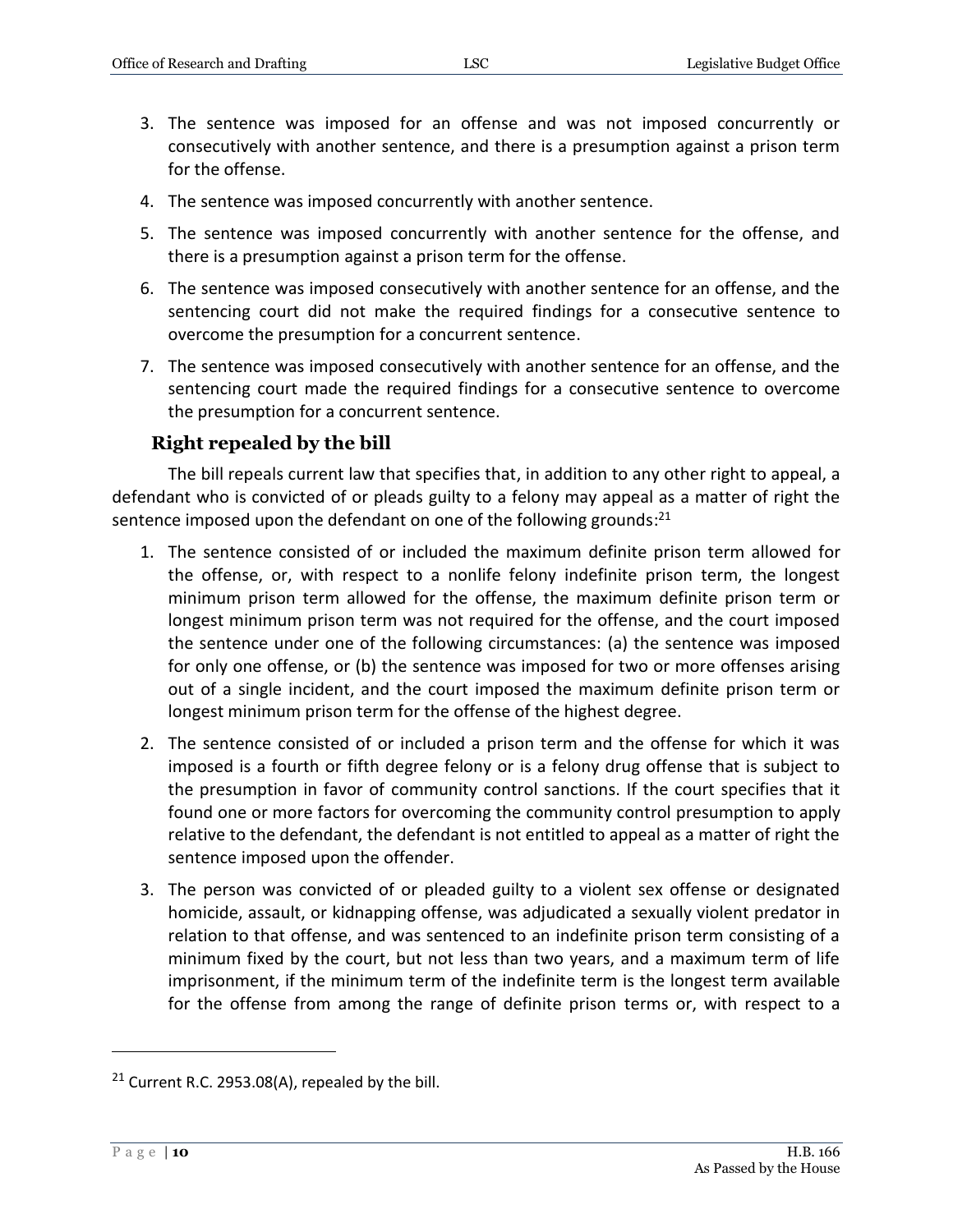nonlife felony indefinite prison term, the longest minimum prison term allowed for the offense.

- 4. The sentence is contrary to law.
- 5. The sentence consisted of an additional prison term of ten years.

#### **Right repealed by the bill regarding consecutive sentences**

<span id="page-10-0"></span>The bill also repeals current law that specifies that a defendant may appeal as a matter of right a sentence imposed upon the defendant on the basis that the sentencing judge has imposed consecutive sentences and that the consecutive sentences exceed the maximum definite prison term allowed for the most serious offense of which the defendant was convicted or, with respect to a nonlife felony indefinite prison term, exceed the longest minimum term allowed for the most serious offense. Upon the filing of a motion, the court of appeals may grant leave to appeal the sentence if the court determines that the allegation included as the basis of the motion is true.

The bill also repeals current law that specifies that a defendant may seek leave to appeal an additional sentence imposed upon a defendant if the additional sentence is for a definite prison term that is longer than five years.<sup>22</sup>

#### <span id="page-10-1"></span>**Prosecutor right to appeal**

The bill provides for a prosecutor's right to appeal a sentence imposed on an offender, in specified circumstances, with some of the circumstances being added by the bill and others being retained from current law, and it repeals the circumstance under current law that specifies that a prosecutor may appeal as a matter of right a sentence imposed upon a defendant who is convicted of or pleads guilty to a felony on the ground that the sentence is contrary to law. The bill specifies that a prosecuting attorney, city director of law, village solicitor, or similar chief legal officer of a municipal corporation, or attorney general, if one of those persons prosecuted the case, may appeal as a matter of right a sentence imposed upon a defendant who is convicted of or pleads guilty to a felony on any of the following grounds:<sup>23</sup>

- 1. New under the bill, the sentence is not authorized by law.
- 2. New under the bill, the sentence is suspended, and the sentence was imposed for a first or second degree felony.
- 3. As under current law, the sentence did not include a prison term despite a presumption favoring a prison term for the offense for which it was imposed.
- 4. As under current law, the sentence is a modification, pursuant to a judicial release, of a sentence that was imposed for a first or second degree felony.

<sup>&</sup>lt;sup>22</sup> Current R.C. 2953.08(C), repealed by the bill.

<sup>&</sup>lt;sup>23</sup> R.C. 2953.08(D); current R.C. 2953.08(B), repealed by the bill.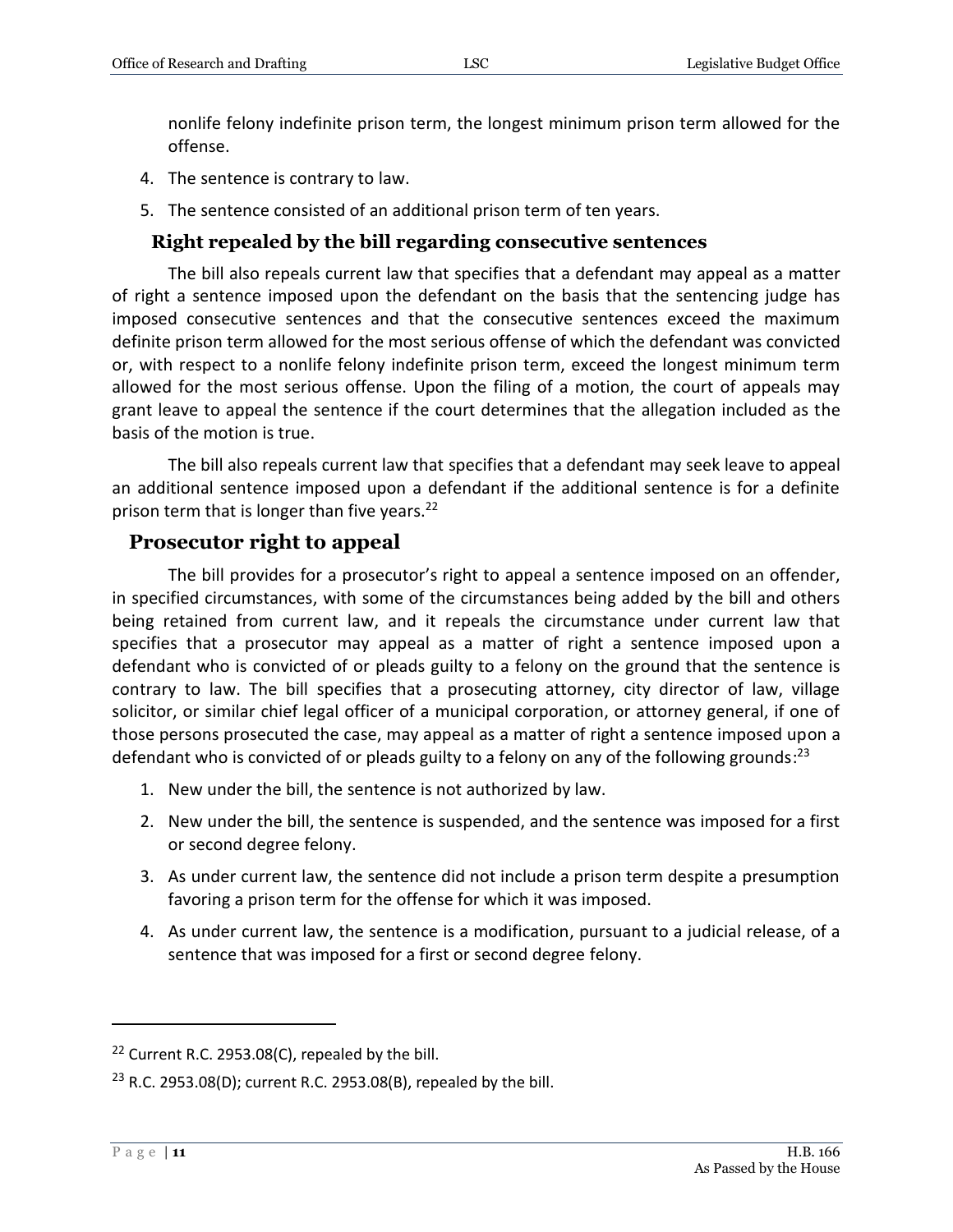#### <span id="page-11-0"></span>**Sentences not subject to review**

The bill provides that a sentence imposed upon a defendant is not subject to review if the sentence is authorized by law, and is consistent with the joint recommendation of the defendant and the prosecution in the case as to the sentence, sentencing range, aggregate minimum prison term, or aggregate maximum prison term, and is imposed by a sentencing judge. $24$ 

Current law, repealed by the bill, is similar to the bill in some regards, but differs in others. Under current law, a sentence imposed on a defendant is not subject to review under the statute if: (1) the sentence is authorized by law, has been recommended jointly by the defendant and the prosecution in the case, and is imposed by a sentencing judge, (2) the sentence is imposed on the offender as a repeat violent offender and specified criteria are satisfied, subject to specified exceptions, or (3) the sentence is imposed for aggravated murder or murder. 25

## <span id="page-11-1"></span>**Time limits**

The bill repeals the requirement that a defendant, prosecuting attorney, city director of law, village solicitor, or chief municipal legal officer must file an appeal of a sentence to a court of appeals within the time limits provided in the Rules of Appellate Procedure. It also repeals related provisions stating that, in specified circumstances, the time limits do not commence running until the court grants the motion that makes the sentence modification in question, that a sentence appeal must be consolidated with any other appeal in the case, and that if no other appeal is filed, the court of appeals may review only the portions of the trial record that pertain to sentencing. 26

#### <span id="page-11-2"></span>**Record to be reviewed**

#### **Content of record**

<span id="page-11-3"></span>The bill provides that, on appeal of a sentence, the record to be reviewed must include all of the following, as applicable with some of the required information being added by the bill and some being retained from current law:<sup>27</sup>

- 1. As under current law, a presentence, psychiatric, or other investigative report that was submitted to the court in writing before the sentence was imposed;
- 2. As under current law, the trial record in the case in which the sentence was imposed;
- 3. As under current law, any oral or written statements made to or by the court at the sentencing hearing at which the sentence was imposed;

<sup>24</sup> R.C. 2953.08(E); current R.C. 2953.08(D), repealed by the bill.

 $25$  Current R.C. 2953.08(D), repealed by the bill.

 $26$  Current R.C. 2953.08(E), repealed by the bill.

<sup>&</sup>lt;sup>27</sup> R.C. 2953.08(F)(1); current R.C. 2953.08(F), repealed by the bill.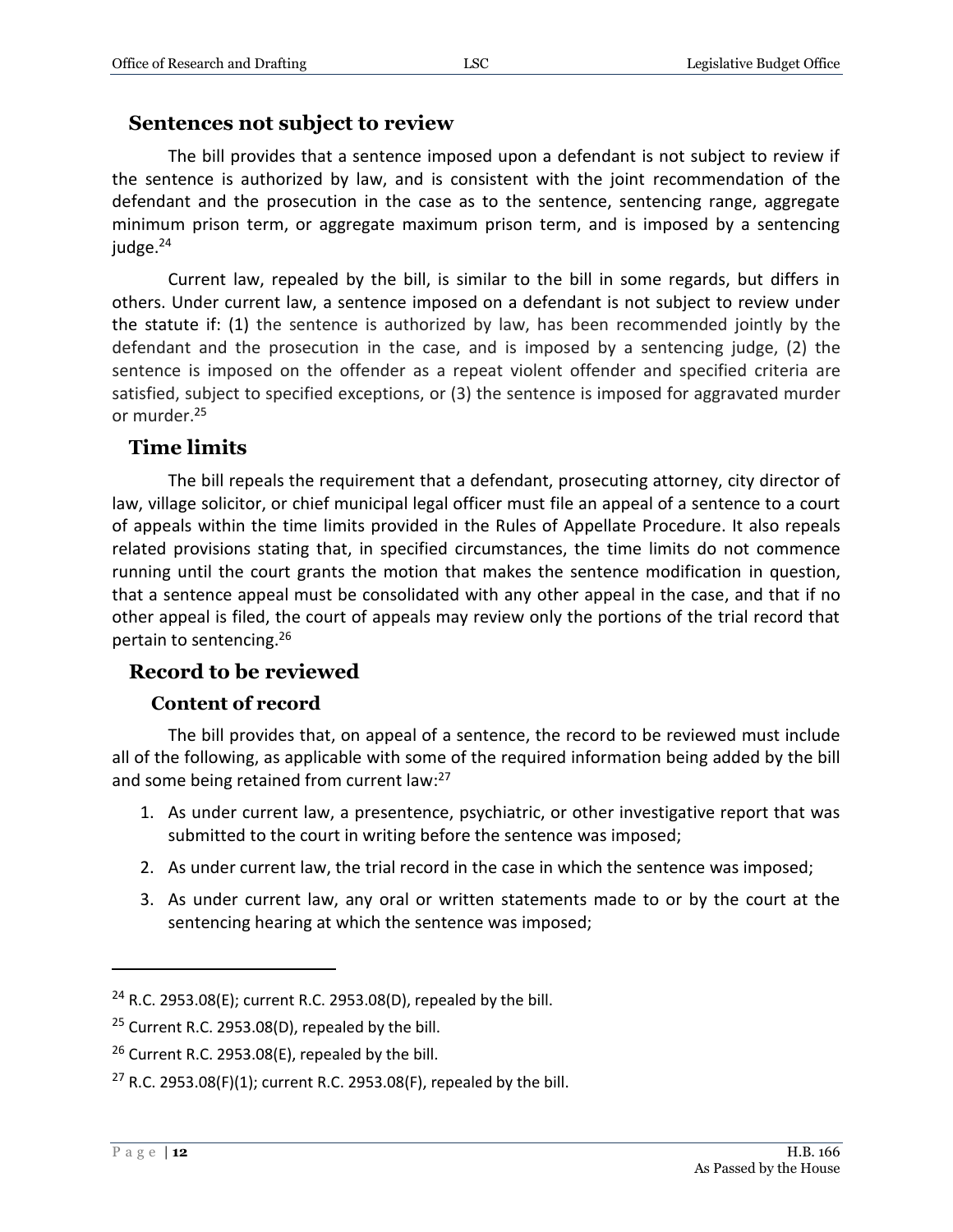- 4. As under current law, any written findings of fact that the court was required to make in connection with the modification of the sentence pursuant to judicial release;
- 5. New under the bill, an agreed statement of the record to be reviewed must be included.

#### <span id="page-12-0"></span>**Access to record and other provisions related to the record**

The bill requires that:

- 1. The record to be reviewed be made available to all parties. $^{28}$
- 2. The appellant, when filing the appeal, to specify the grounds for the appeal and to specifically reference the record that is the basis of the appeal.<sup>29</sup>
- 3. The appellate court to consider the record, including the findings underlying the sentence or modification given by the sentencing court and, when reviewing a sentence that was imposed consecutively with another sentence, the aggregate length of all the sentences imposed.<sup>30</sup>

#### <span id="page-12-1"></span>**Review of sentences**

#### **Provisions added by the bill**

<span id="page-12-2"></span>The bill provides that for a sentence reviewed under (1) to (6) in "**Right added by the bill**" under "**Defendant right to appeal**" or in "**Prosecutor right to appeal,**" if the sentence is within the range of prison terms for a felony, there is a presumption that the sentence is proportional and consistent, and the appellate court must vacate and remand for resentencing if the defendant or prosecution establishes by clear and convincing evidence that the sentencing court erroneously based its sentence on an error of fact.<sup>31</sup>

The bill provides that for a sentence reviewed under (7) in "**Right added by the bill**" under "**Defendant right to appeal**," if the aggregate minimum prison term of the consecutive sentence, not including any specification, is equal to or less than the number of years in "**Aggregate minimum prison terms**," there is a presumption that the findings made for consecutive prison terms are supported by the record, and the appellate court must vacate and remand for resentencing if the findings made for consecutive sentences are not clearly and convincingly supported by the record.

The bill provides that for a sentence reviewed under (7) in "**Right added by the bill**" under "**Defendant right to appeal**," if the aggregate minimum prison term of the consecutive sentence, not including any specification, is greater than the number of years in "**Aggregate minimum prison terms**," there is no presumption that the findings made for consecutive prison terms are supported by the record, and the appellate court must vacate

<sup>28</sup> R.C. 2953.08(F)(2).

 $29$  R.C. 2953.08(G).

<sup>30</sup> R.C. 2953.08(H)(1).

 $31$  R.C. 2953.08(H)(2).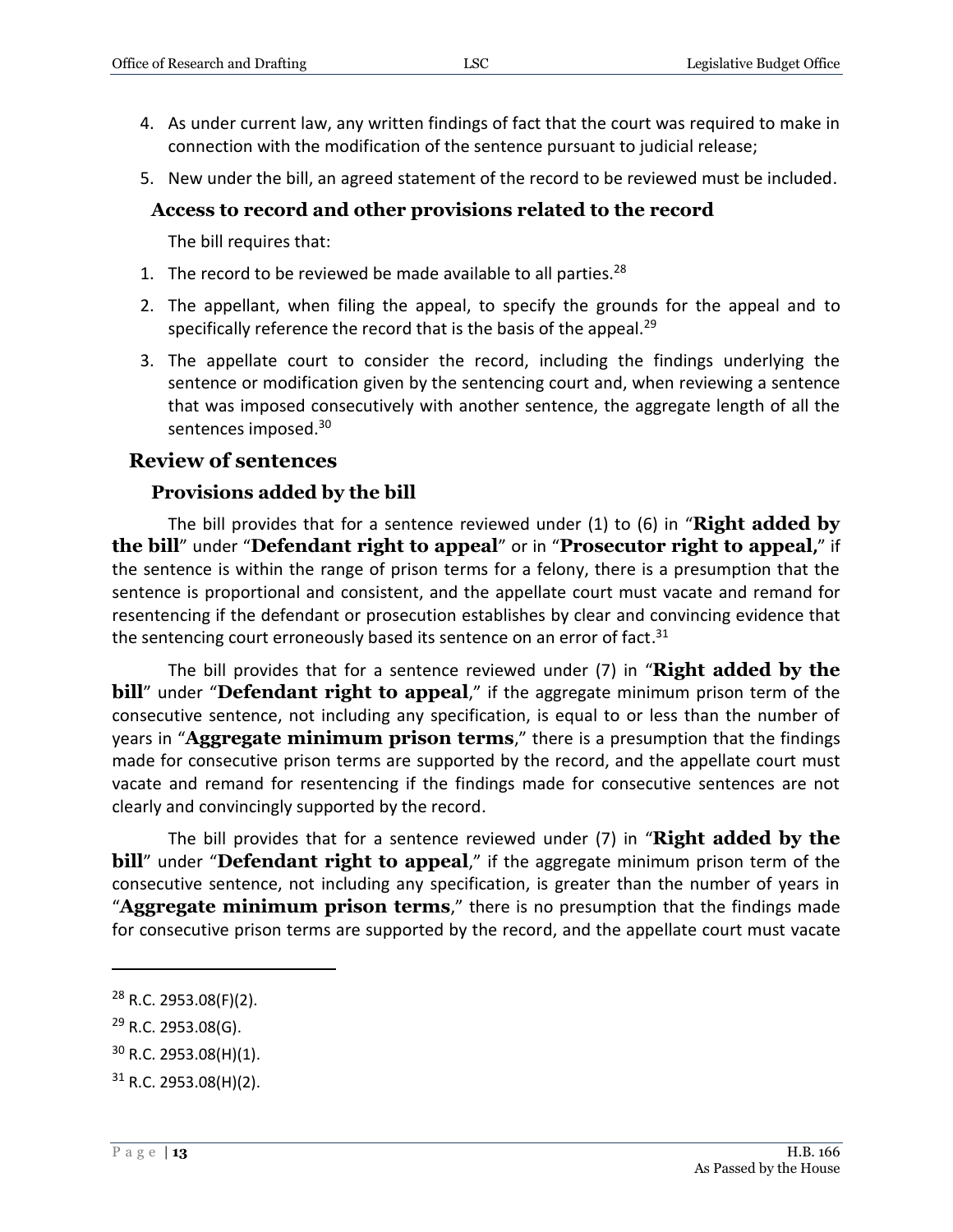and remand for resentencing if the findings made for consecutive sentences are not clearly and convincingly supported by the record.<sup>32</sup>

The bill allows the court, in making a determination for a sentence reviewed under (7) in "Defendant right to appeal," to consider all of the following:<sup>33</sup>

- 1. The conduct of the defendant;
- 2. The age of the defendant;
- 3. The harm or lack of harm caused by the offense or offenses;
- 4. The defendant's criminal history or lack of criminal history;
- 5. All relevant sentencing factors;
- 6. The consistency and proportionality of the sentence;
- 7. Any mitigating factors presented at sentencing.

## **Provisions repealed by the bill**

<span id="page-13-0"></span>The bill repeals current law that provides that for a sentence reviewed under "**Defendant right to appeal**" or "**Prosecutor right to appeal**," if the sentencing court was required to make the findings for community control sanctions, for a presumption of a prison term, or for the trier of fact, and if the sentencing court failed to state the required findings on the record, the appellate court must remand the case to the sentencing court and instruct the sentencing court to state on the record the required findings.<sup>34</sup>

The bill repeals current law that provides that for a sentence reviewed under "**Defendant right to appeal**" or "**Prosecutor right to appeal**," the appellate court may increase, reduce, or otherwise modify a sentence that is appealed or may vacate the sentence and remand the matter to the sentencing court for resentencing. The appellate court's standard for review is not whether the court abused its discretion. The appellate court may take action if it clearly and convincingly finds either of the following: 35

- 1. That the record does not support the court's findings for community control sanctions, for a presumption of a prison term, for an additional definite prison term, for consecutive prison terms, or for judicial release, whichever is relevant;
- 2. That the sentence is contrary to law.

 $32$  R.C. 2953.08(H)(3)(a) and (b).

 $33$  R.C. 2953.08(H)(3)(c).

 $34$  Current R.C. 2953.08(G)(1), repealed by the bill.

 $35$  Current R.C. 2953.08(G)(2), repealed by the bill.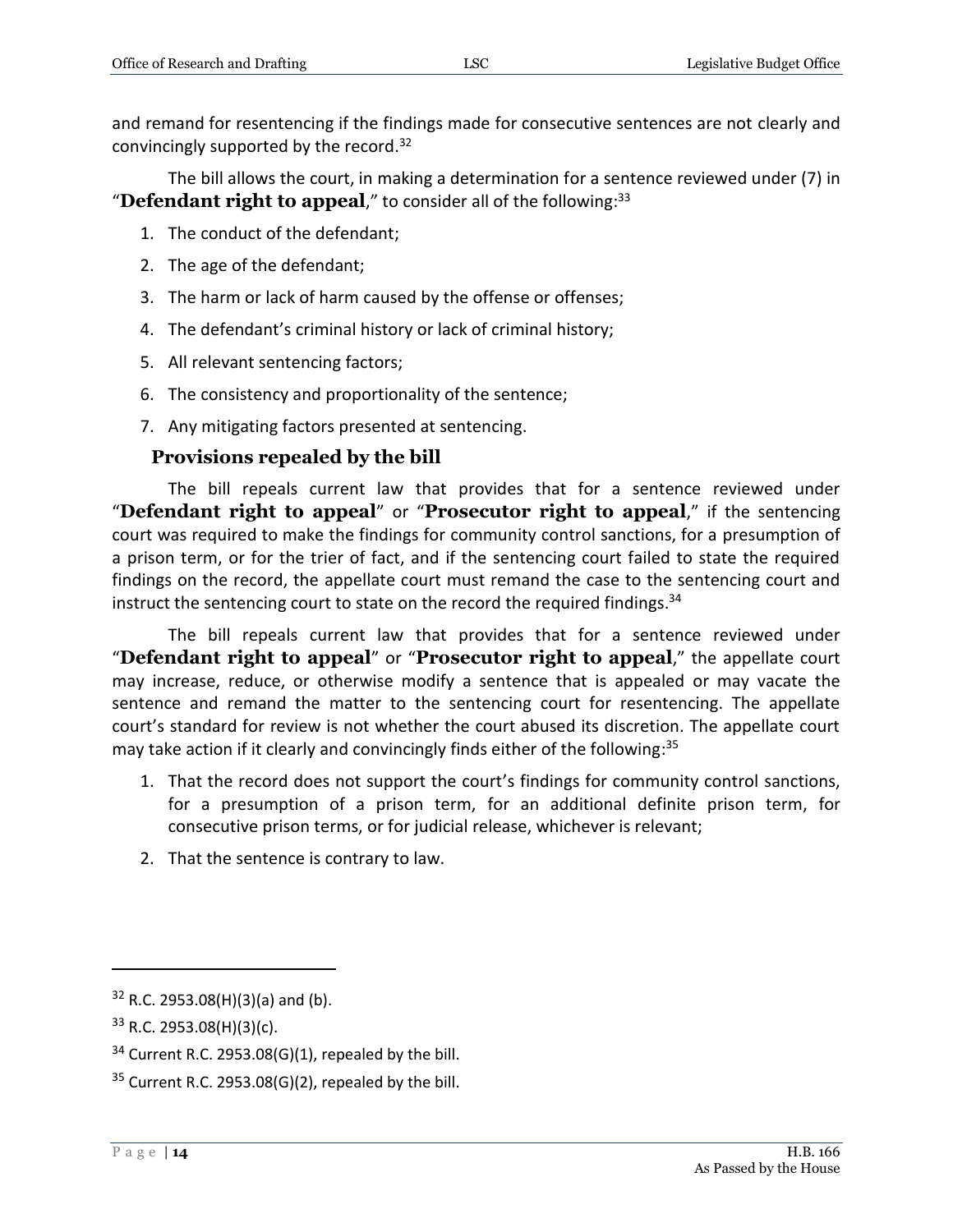#### <span id="page-14-0"></span>**Aggregate minimum prison terms**

The bill requires the court to review the following aggregate minimum prison terms of a consecutive sentence (see, "**Review of sentences**," above):<sup>36</sup>

- 1. 15 years when the most serious offense is a first degree felony;
- 2. 12 years when the most serious offense is a second degree felony;
- 3. Eight years when the most serious offense is a third degree felony;
- 4. Three years when the most serious offense is a fourth degree felony;
- 5. Two years when the most serious offense is a fifth degree felony.

## <span id="page-14-1"></span>**Appeal to Supreme Court**

Unchanged from current law, under the bill, a judgment or final order of a court of appeals under the appeals provisions described above may be appealed, by leave of court, to the Supreme Court.<sup>37</sup>

## <span id="page-14-2"></span>**Definition of "authorized by law"**

The bill defines "authorized by law" for purposes of felony sentencing appeals as a sentence that complies with all mandatory, definite, and indefinite sentencing provisions, is within the statutory range of prison terms for a felony, and complies with any other provision of the Revised Code.<sup>38</sup>

## <span id="page-14-3"></span>**Global positioning system monitoring changes**

#### <span id="page-14-4"></span>**In general**

The bill enacts provisions that address the use of GPS monitoring for GPS-monitored offenders. As used in the provisions, "GPS-monitored offender" means an offender who, on or after the bill's effective date, is released from confinement in a state prison under a conditional pardon, parole, other form of authorized release, or transitional control that includes GPS monitoring as a condition of the person's release, or who, on or after that date, is placed under post-release control (PRC) that includes GPS monitoring as a condition under the post-release control. 39

 $\overline{a}$ 

<sup>38</sup> R.C. 2953.08(A).

 $36$  R.C. 2953.08(H)(3)(d).

<sup>37</sup> R.C. 2953.08(I).

<sup>39</sup> R.C. 5120.038(A); also R.C. 5120.021(B)(3).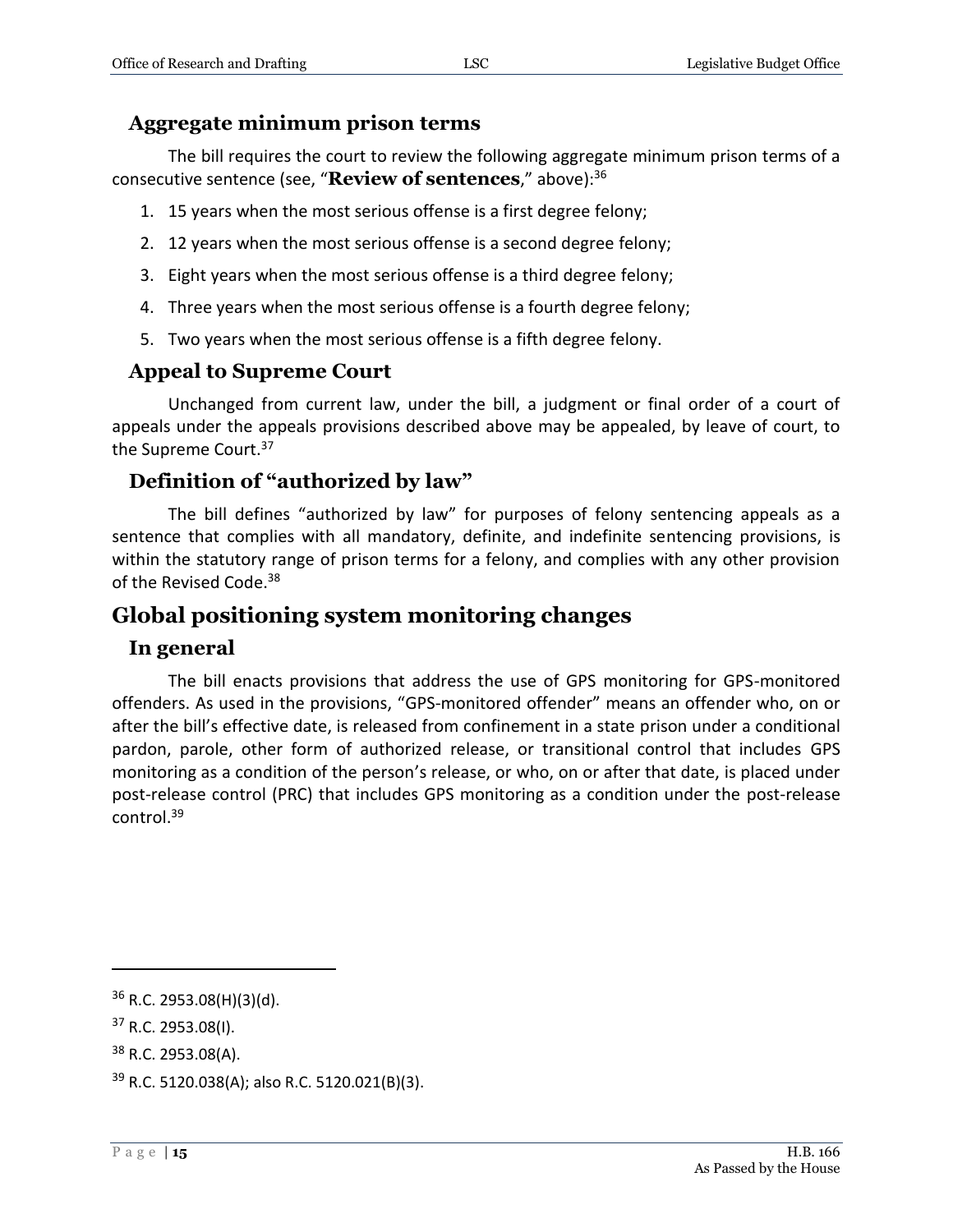## <span id="page-15-1"></span><span id="page-15-0"></span>**DRC study of GPS-related issues**

#### **Conduct and purpose of study, and submission to legislative leadership and Governor**

Existing law, which was enacted in the Reagan Tokes Law and took effect on March 22, 2019, requires DRC to study the feasibility of contracting with a third-party contract administrator for GPS monitoring that would include a crime scene correlation program that could interface by link with a statewide database for GPS-monitored offenders. The study must be completed "not later than June 30, 2019." The study also must analyze the use of GPS monitoring as a supervision tool. DRC is required to consider specified factors (described below) in conducting the study. Upon completion of the study, DRC must submit copies of the study to the Senate President and Minority Leader, the House of Representatives Speaker and Minority Leader, and the Governor.<sup>40</sup>

The bill amends the requirement that DRC conduct a GPS-related study, so that the study is required "not later than December 31, 2022," but it repeals the currently specified purposes of the study and the listing of factors that DRC must consider in conducting the study. Under the bill, DRC must conduct the study to analyze the use of GPS monitoring as a supervision tool. As under existing law, upon completion of the study, DRC must submit copies of the study to the specified legislative leaders and the Governor.<sup>41</sup>

#### **Factors that DRC currently must consider**

<span id="page-15-2"></span>Currently, DRC must consider a list of factors in conducting the study described above. The bill repeals the list of factors, but, as described in succeeding parts of this analysis, addresses some of the issues to which the factors pertain in other substantive provisions. The factors that currently must be considered are:<sup>42</sup>

- 1. The ability of DRC or another state entity to establish and operate a statewide Internet database of GPS-monitored offenders and the specific information that such a database could include.
- 2. The capability for a GPS monitoring system run by a third-party contract administrator to include a crime scene correlation program that interfaces by link with a statewide database of GPS-monitored offenders.
- 3. The ability of local law enforcement representatives to remotely search a statewide Internet database of GPS-monitored offenders that is linked with a crime scene correlation program.
- 4. The capability for a GPS monitoring system with crime scene correlation features to allow local law enforcement representatives without a subpoena or warrant to access

 $40$  R.C. 5120.038(B) and redesignated (C).

<sup>41</sup> R.C. 5120.038(B).

<sup>&</sup>lt;sup>42</sup> Current R.C. 5120.038(B)(1) to (6), repealed by the bill.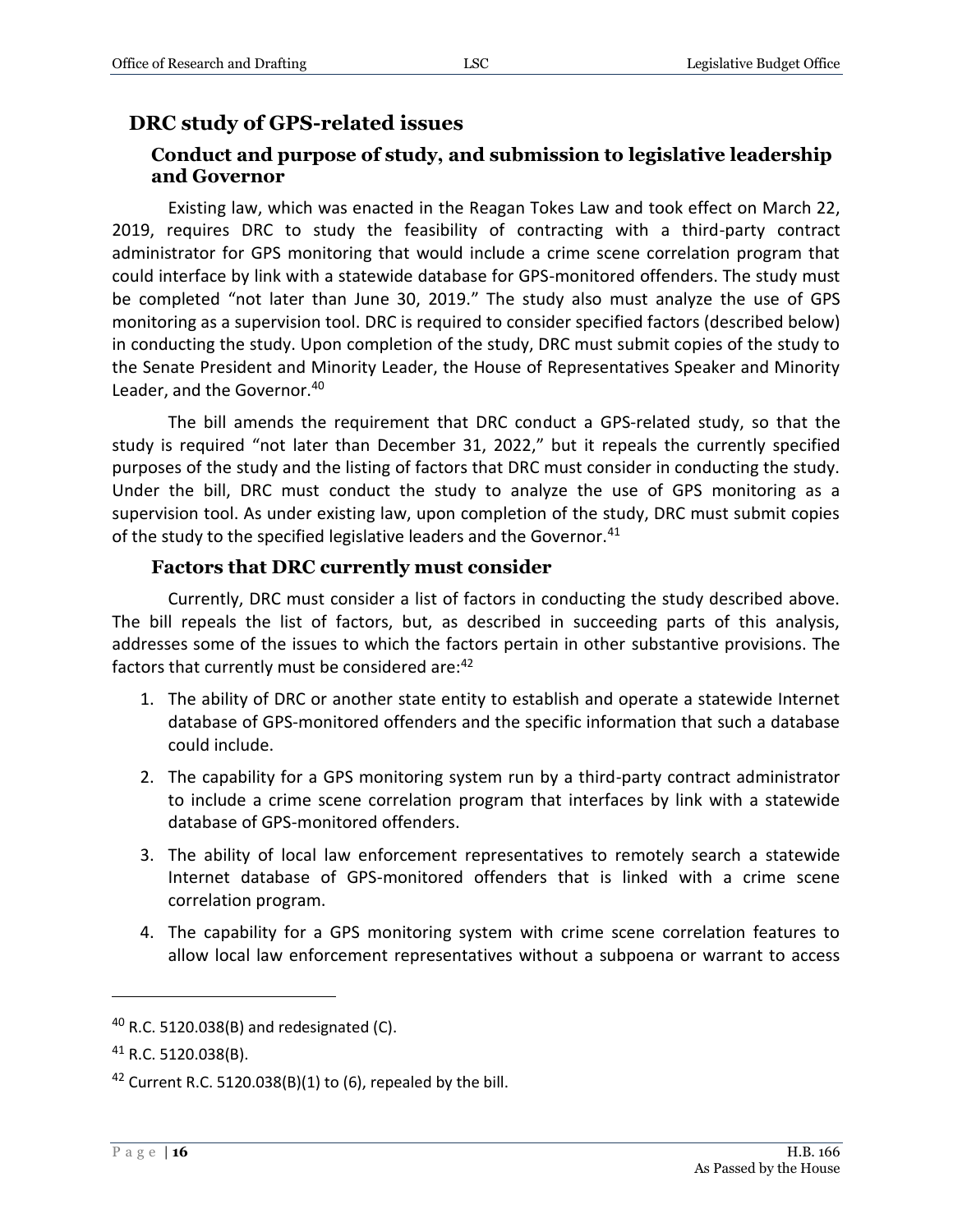information contained in the crime scene correlation program about a GPS-monitored offender, including the offender's current location, the offender's location at previous points in time, the location of recent criminal activity in or near the offender's inclusionary or exclusionary zones included as restrictions under the offender's supervision, and any possible connection between the offender's location and that recent criminal activity.

- 5. The ability of law enforcement representatives to obtain, without a warrant or subpoena, information about a GPS-monitored offender from either an employee of DRC or a third-party contract administrator who is monitoring the offender, including information of the types listed above in paragraph (4).
- 6. The types of offenders for whom GPS monitoring would be beneficial, the appropriate length for monitoring, and the costs related to GPS monitoring.

#### <span id="page-16-0"></span>**Restrictions imposed on a GPS-monitored offender**

On and after the bill's effective date, each GPS monitor that is used to monitor a GPSmonitored offender must specify and monitor restrictions for the offender, which restrictions must include for the offender inclusionary zones and, to the extent necessary, exclusionary zones, and may include for the offender a curfew specifying times of required presence in the inclusionary zone and any other reasonable restrictions.<sup>43</sup>

#### <span id="page-16-1"></span>**Specifications for contract with GPS third-party contract administrator**

Each contract that DRC enters into on or after the bill's effective date with a third-party contract administrator for GPS monitoring of GPS-monitored offenders must require all of the following specifications:<sup>44</sup>

First, the GPS used by the administrator, or by any "secondary entity" (see "**Definition of "secondary entity"**," below) under contract with the administrator to perform the actual monitoring of the offender, must include a "crime scene correlation program" to which access can be obtained under provisions of the bill (see below).

Second, the crime scene correlation program included in the administrator's system, or in the system of a secondary entity under contract with the administrator to perform the actual monitoring of the offender, must allow local law enforcement representatives or their designees to obtain, without need for a subpoena or warrant, real-time access or active GPS access to information contained in the program about a GPS-monitored offender's location at that time and, to the extent available, at other previous points in time identified by the representative or designee, about the location of recent criminal activity in or near the

<sup>43</sup> R.C. 5120.038(C)(1).

<sup>44</sup> R.C. 5120.038(C)(2).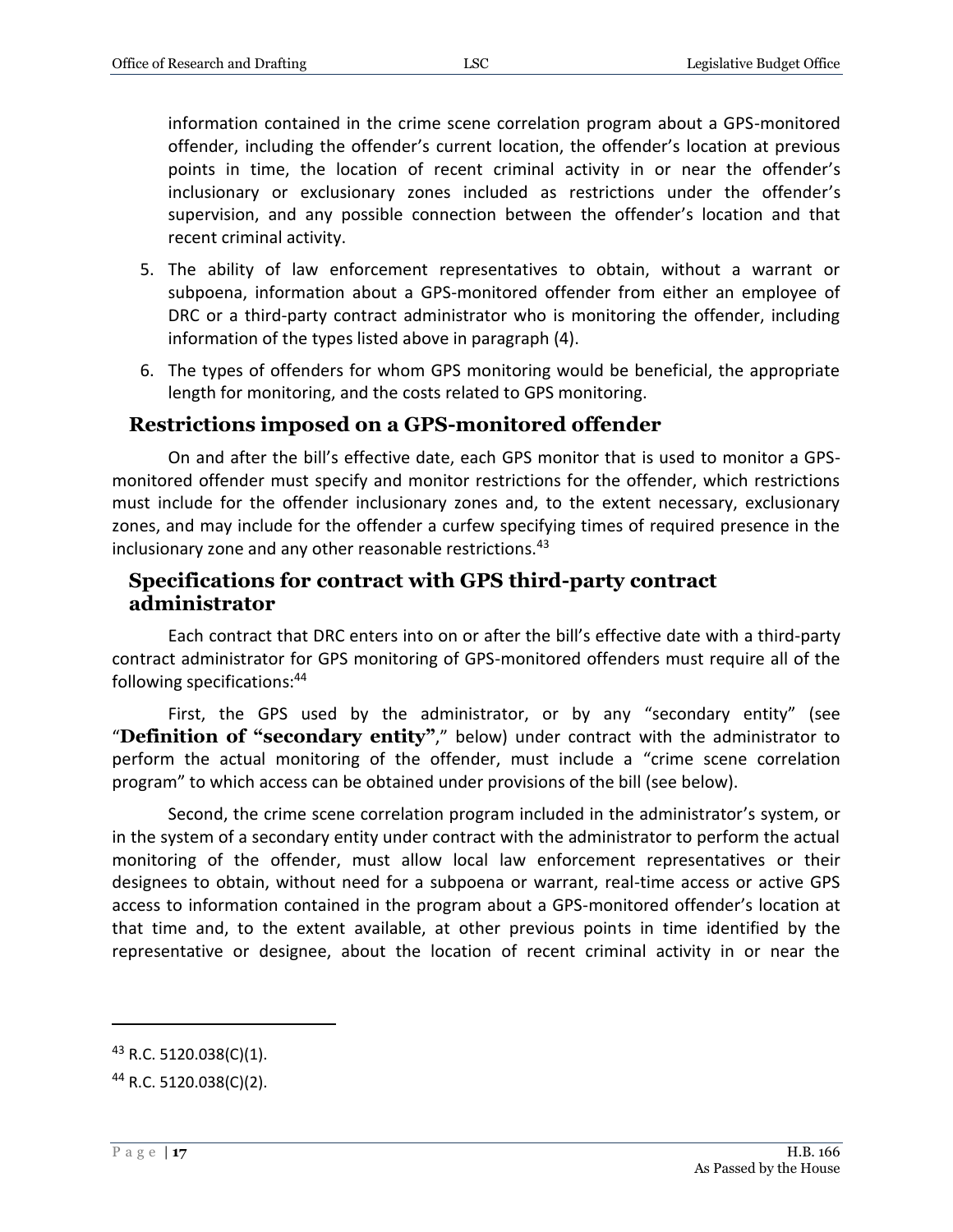offender's inclusionary or exclusionary zones, and about any possible connection between the offender's location and that recent criminal activity.

Third, the administrator, or the secondary entity under contract with the administrator to perform the actual monitoring of the offender, must allow access to the crime scene correlation program included in the administrator's or secondary entity's system to law enforcement representatives as described below.

Fourth, the GPS used by the administrator, or by any secondary entity under contract with the administrator to perform the actual monitoring of the offender, must be monitored continuously and the access described in the preceding and second preceding paragraphs must be afforded 24 hours a day and seven days a week.

## <span id="page-17-0"></span>**Compliance with and DRC enactment of GPS system requirements**

On and after the bill's effective date, any third-party contract administrator used for GPS monitoring of a GPS-monitored offender, and any secondary entity under contract with such a third-party contract administrator to perform the actual monitoring of a GPS-monitored offender, must comply in the monitoring of the offender with DRC's system requirements that exist on that date for GPS monitoring of such offenders. If, on the bill's effective date, DRC has not established any such system requirements, within a reasonable period of time after that effective date, DRC must establish system requirements for GPS monitoring of GPS-monitored offenders. After establishment of the requirements, DRC, any third-party contract administrator used for GPS monitoring, and any secondary entity under contract with such a third-party contract administrator to perform the actual monitoring of a GPS-monitored offender, must comply with the established system requirements in the monitoring of a GPS-monitored offender.<sup>45</sup>

## <span id="page-17-1"></span>**Inclusion in LEADS of information regarding GPS-monitored offenders**

As soon as possible after, but not later than 12 months after, the bill's effective date, DRC must adopt procedures that DRC and third-party contract administrators that are being used for GPS monitoring of a GPS-monitored offender must use to provide to the Bureau of Criminal Identification and Investigation (BCII) specified information (see the third succeeding paragraph) for each GPS-monitored offender being monitored by DRC or the administrator.

On and after the date on which DRC adopts the procedures, DRC must provide to BCII the specified information to be added to LEADS for each GPS-monitored offender that DRC is monitoring, and each third-party contract administrator that is being used for GPS monitoring of a GPS-monitored offender must provide to BCII the specified information to be added to LEADS for each GPS-monitored offender that the administrator is monitoring. If the third-party contract administrator has contracted with a secondary entity to perform the actual monitoring of a GPS-monitored offender, the information the administrator provides to BCII also must

 $45$  R.C. 5120.038(D).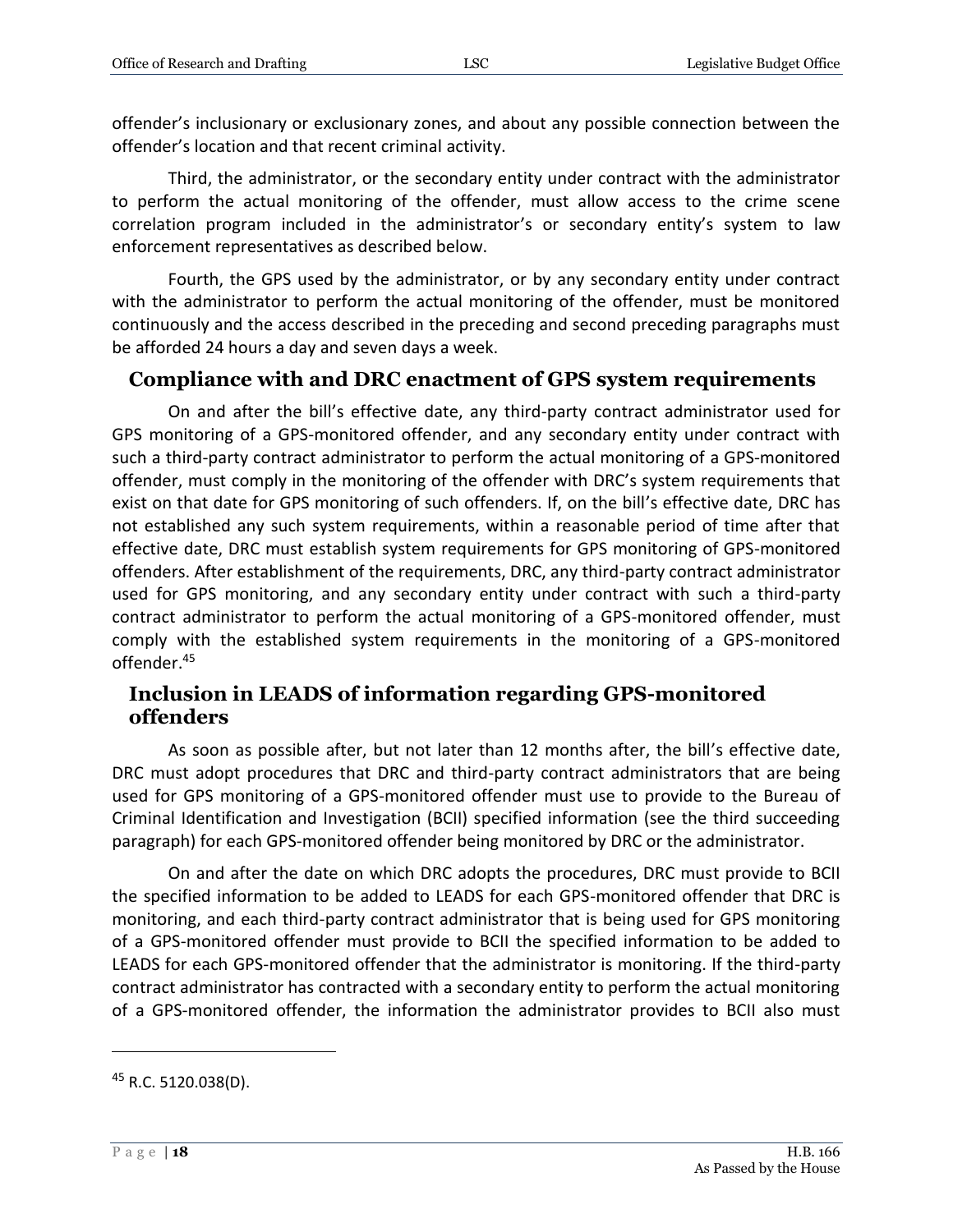include the specified information to be added to LEADS for each GPS-monitored offender that the secondary entity is monitoring. DRC and each third-party administrator must provide the information in accordance with the procedures adopted by DRC, as described above. Upon receipt of the information, BCII immediately must enter the information into LEADS. The Superintendent of the State Highway Patrol must ensure that LEADS is so configured as to permit the entry into, and transmission through, the system of that information.

If any information DRC provides to BCII under the provisions described above becomes inaccurate, DRC immediately must update the information so that it is current and accurate and immediately provide the updated information to BCII. If any information a third-party contract administrator provides to BCII under those provisions, including any information with respect to a secondary entity under contract with the administrator, becomes inaccurate, the administrator similarly must update the information and provide the updated information to BCII. Upon receipt of such updated information, BCII immediately must enter the updated information into LEADS.<sup>46</sup>

The information the bill requires to be entered into LEADS must include, for each GPSmonitored offender for whom the information is required, all of the following: (1) the offender's name, (2) the offense or offenses for which the offender is subject to GPS monitoring and the offender's other criminal history, (3) the offender's residence address, (4) the monitoring parameters and restrictions for the offender, including all inclusionary zones, exclusionary zones, and inclusionary zone curfews for the offender and all other restrictions placed on the offender, (5) all previous violations of the monitoring parameters and restrictions applicable to the offender under the GPS monitoring that then is in effect for the offender, and (6) the identity of, and contact information for, whichever of the following is applicable: (a) if a DRC employee is monitoring the offender, the employee, (b) if a third-party contract administrator is being used for GPS monitoring of the offender, the third-party contract administrator, and (c) if a secondary entity under contract with a third-party contract administrator is performing the actual monitoring of a GPS-monitored offender, the secondary entity.<sup>47</sup>

#### <span id="page-18-0"></span>**Real-time access or active GPS access to information about GPSmonitored offender's location**

If a local law enforcement representative, through use of LEADS or in any other manner, learns the identity of, and contact information for, a DRC employee who is monitoring a GPSmonitored offender, the identity of, and contact information for, a third-party contract administrator that is being used for GPS monitoring of a GPS-monitored offender, or the identity of, and contact information for, a secondary entity under contract with a third-party contract administrator to perform the actual monitoring of a GPS-monitored offender, the representative or another law enforcement officer designated by the representative may

 $46$  R.C. 5120.038(E)(1); also division (A)(2).

<sup>47</sup> R.C. 5120.038(E)(3).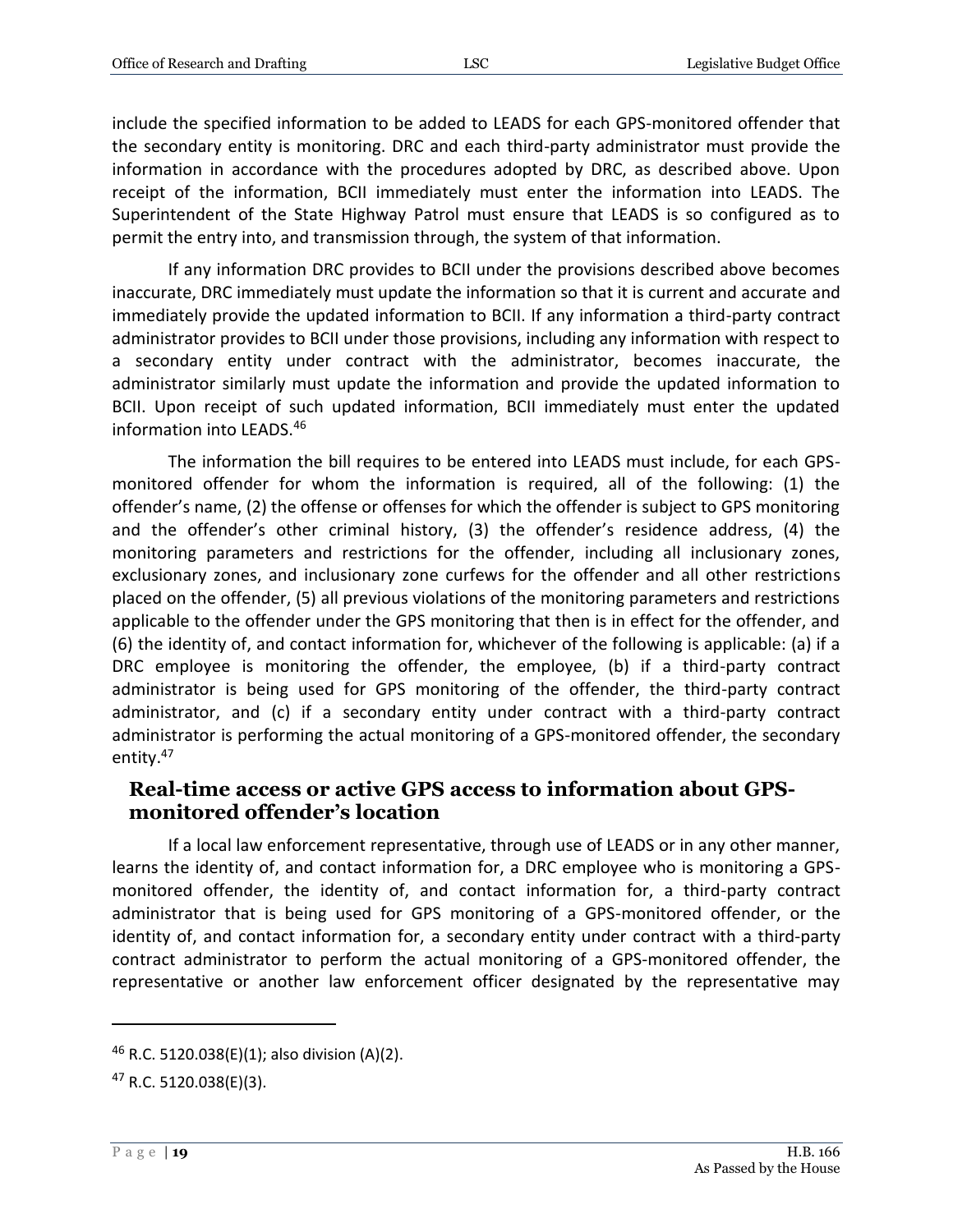contact the employee, the administrator, or the secondary entity and, without need for a subpoena or warrant, request real-time access or active GPS access to information about the offender's location at that time and at other previous points in time identified by the representative or designee. Upon receipt of such a request, the DRC employee, the third-party contract administrator, or the secondary entity, without need for a subpoena or warrant, must provide the representative or designee with the requested information regarding the offender's location at that time and, to the extent available, at the other identified previous points in time. A request under this provision also may request information that the employee, administrator, or secondary entity has obtained about the location of recent criminal activity in or near the GPS-monitored offender's inclusionary or exclusionary zones, and about any possible connection between the offender's location and that recent criminal activity, and, upon receipt of such a request, the employee, administrator, or secondary entity, without need for a subpoena or warrant, must provide the representative or designee with that information to the extent that it is available.<sup>48</sup>

## <span id="page-19-0"></span>**Definition of "secondary entity"**

As used in the bill's GPS-related provisions described above, a "secondary entity" is an entity under contract with a third-party contract administrator with which DRC has entered into a contract for GPS monitoring of GPS-monitored offenders.<sup>49</sup>

## <span id="page-19-1"></span>**Reentry programs of the Department of Rehabilitation and Correction**

The bill enacts provisions that address reentry programs for "target offenders" released from a state prison. For purposes of the provisions, a "target offender" is a parolee, a releasee, or a prisoner otherwise released from a state prison with respect to whom both of the following apply: (1) DRC or the APA intends to require the parolee, releasee, or prisoner to reside in a halfway house, reentry center, or community residential center that has been licensed by DRC's Division of Parole and Community Services during a part or for the entire period of the prisoner's or parolee's conditional release or of the releasee's term of postrelease control, and (2) no halfway house, reentry center, or community residential center that has been licensed as described in clause (1) will accept the prisoner, parolee, or releasee to reside in the facility.

The bill requires that, not later than 24 months after its effective date, DRC, through the APA, must establish and implement a reentry program, including a facility, for all target offenders. The program and facility must satisfy all the standards that DRC's Division of Parole and Community Services adopts by rule for the licensure of halfway houses, reentry centers, and community residential centers. Upon the establishment and implementation of the program and facility, DRC or the APA must require that all target offenders reside in the

<sup>&</sup>lt;sup>48</sup> R.C. 5120.038(E)(2).

<sup>49</sup> R.C. 5120.038(A)(3).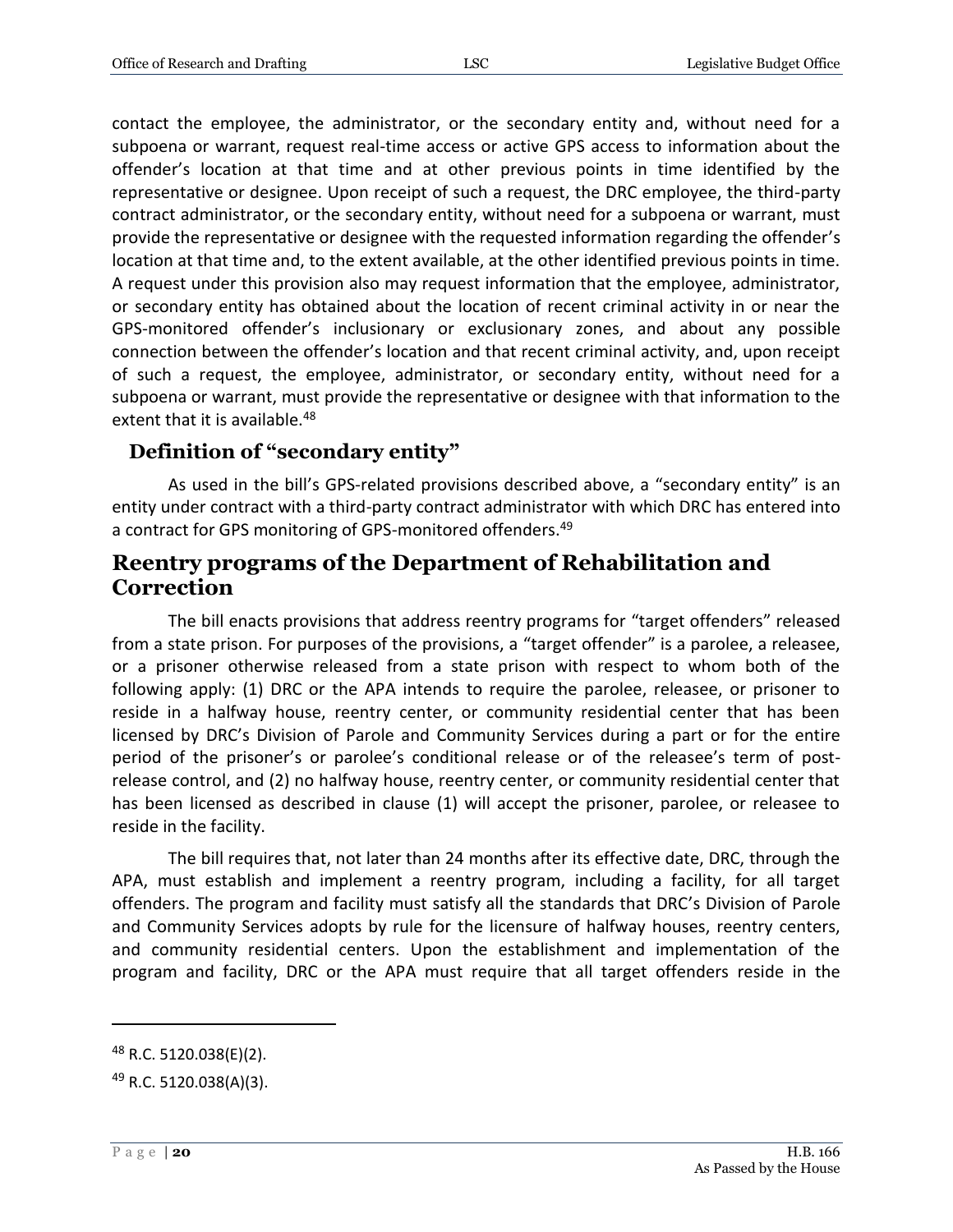program's facility during a part or for the entire period of the target offender's conditional release or term of post-release control.<sup>50</sup>

## <span id="page-20-0"></span>**Adult Parole Authority parole and field officer caseloads and workloads**

The bill requires the APA, not later than one year after the bill's effective date, to establish supervision standards for parole and field officers of the APA's Field Services Section. The standards must include a specification of a "caseload" and a "workload" for parole and field officers. The caseload and workload specified in the standards must comport with industry standards set forth by the American Probation and Parole Association. Not later than two years after establishing the standards, DRC must ensure that the Field Services Section has enough parole and field officers to comply with the standards and that the officers have been trained to the extent required to comply with the standards.

As used in the provisions described in the preceding paragraph: (1) "caseload" means the maximum number of persons paroled, conditionally pardoned, or released to community supervision who should be under the supervision of any parole or field officer, based on the aggregate of the workload of the officer for each of those persons, and (2) "workload" means the minimum number of hours that a parole or field officer is expected to dedicate to each person paroled, conditionally pardoned, or released to community supervision who is under the officer's supervision, based on the person's risk classification.<sup>51</sup>

## <span id="page-20-1"></span>**State Criminal Sentencing Commission's Offender Supervision Study Committee**

The bill requires the State Criminal Sentencing Commission (SCSC) to establish an *ad hoc*, standing Offender Supervision Study Committee. The Committee will consist of one member who is a person appointed by the Governor and the following 12 members appointed by the SCSC: one active parole line officer who is a member of the exclusive representative with which the state has entered into a collective bargaining agreement that is in effect at the time of the appointment and who has been recommended by the exclusive representative; one active probation officer; two members of the House of Representatives who may not be members of the same political party; two members of the Senate who may not be members of the same political party; one common pleas court judge; one representative of the Ohio Community Corrections Association; DRC's Director or the Director's representative; one county prosecuting attorney; the State Public Defender, the State Public Defender's representative, or a county public defender; and one sheriff. SCSC members may serve on the Committee by designation of the Chief Justice, to the extent that they satisfy the criteria for service on the Committee. The Chief Justice is to designate a member to serve as Committee Chairperson, and the Committee is to select a Vice-Chairperson. The Committee must meet as necessary at the

<sup>50</sup> R.C. 5120.113(E) and 2967.14(A); also R.C. 5120.021.

 $51$  R.C. 5149.04(E).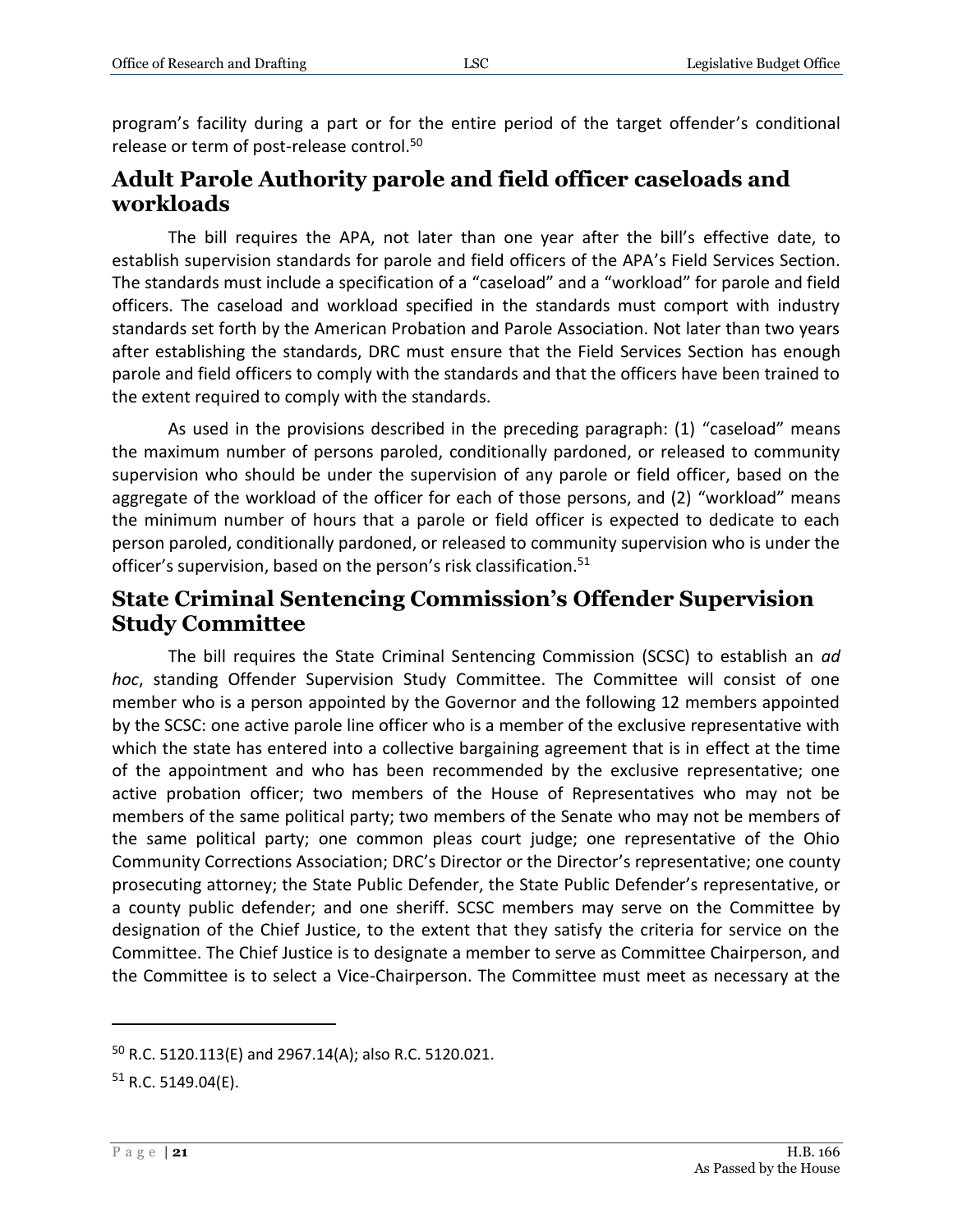call of the Chairperson or on the written request of four or more of the Committee's members. In the absence of the Chairperson, the Vice-Chairperson is to perform the Chairperson's duties. A majority of the Committee members will constitute a quorum, and the votes of a majority of the quorum present will be required to validate any Committee action, including the content of reports and recommendations to the SCSC.

The members of the Committee who are not members of the SCSC will serve without compensation, but each such member will be reimbursed for the member's actual and necessary expenses incurred in the performance of the member's official SCSC duties. Existing R.C. 181.21, which governs SCSC members, including the fact that they serve without compensation but are reimbursed for their actual and necessary expenses incurred in the performance of official SCSC duties, applies to the members of the Committee who are SCSC members.

The Committee will be required to study and review all issues related to the supervision of offenders, including issues related to parole, community control, probation, community corrections, and transitional control, and issues related to interstate compact policies. The Committee will be required to submit a report to the SCSC not later than December 31 in each even-numbered year that contains its findings with respect to the issues it studies and reviews and recommendations regarding possible changes in the law based on those findings.

The SCSC may appoint persons who are experts in issues related to the supervision of offenders to assist the Committee in the performance of its duties described above. No person appointed in a capacity under this division may vote on any action of the Committee, including the content of any report or recommendation to the SCSC.<sup>52</sup>

In addition to its other duties specified by law, the SCSC will be required to review all reports submitted to it by the Offender Supervision Study Committee under the provisions described above and, for each report so received, not later than 90 days after receiving the report, to submit a report to the General Assembly that contains the SCSC's recommendations regarding possible changes in the law based on the findings of the Committee that are set forth in the report. In preparing its report to the General Assembly, the SCSC will be required to consider all findings and recommendations of the Committee contained in the Committee's report submitted to the SCSC, and the SCSC's report to the General Assembly may be, but is not required to be, the same as the Committee's report submitted to the SCSC.<sup>53</sup>

The bill requires the SCSC, within 90 days after the bill's effective date, to study the impact of sections relevant to the Reagan Tokes Law, including those listed in continuing law as constituting the Reagan Tokes Law. SCSC must submit a report to the General Assembly and the

<sup>52</sup> R.C. 181.21(D).

<sup>53</sup> R.C. 181.26(A).